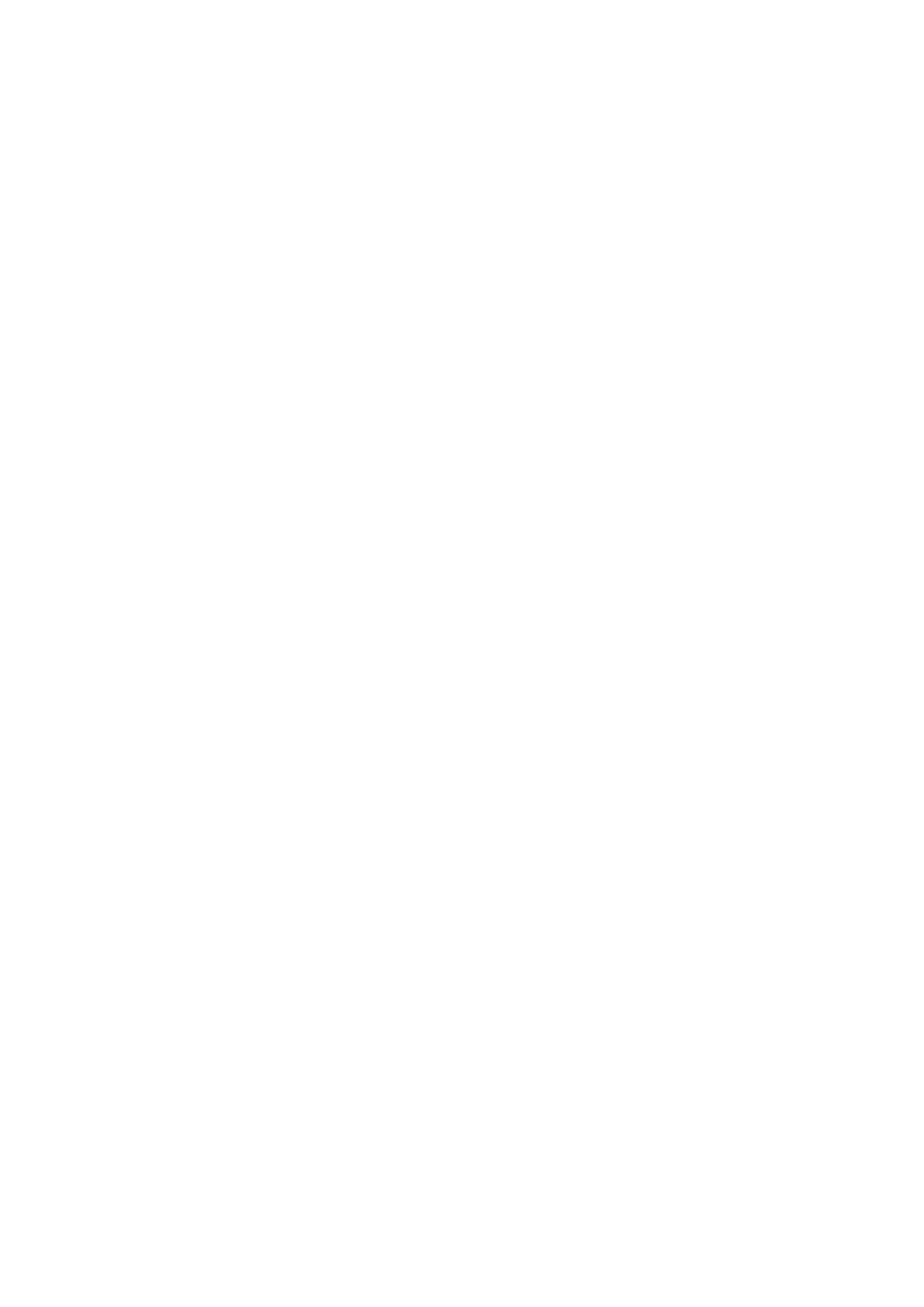Working Paper 235

### **Approaches and tools for assessing mountain forest ecosystem services**

Himlal Baral CIFOR

Wanggi Jaung CIFOR

Laxmi Dutt Bhatta ICIMOD

Sonam Phuntsho Ugyen Wangchuck Institute for Conservation and Environmental Research (UWICER)

Sunil Sharma Prime Ecoservices

Kiran Paudyal University of Melbourne

Ardavan Zarandian Research Center of Environment and Sustainable Development (RCESD)

Robin R Sears Hampshire College

Roshan Sharma Technical University of Cologne

Tshewang Dorji Ugyen Wangchuck Institute for Conservation and Environmental Research (UWICER)

Yustina Artati CIFOR

**Center for International Forestry Research (CIFOR) International Centre for Integrated Mountain Development (ICIMOD)**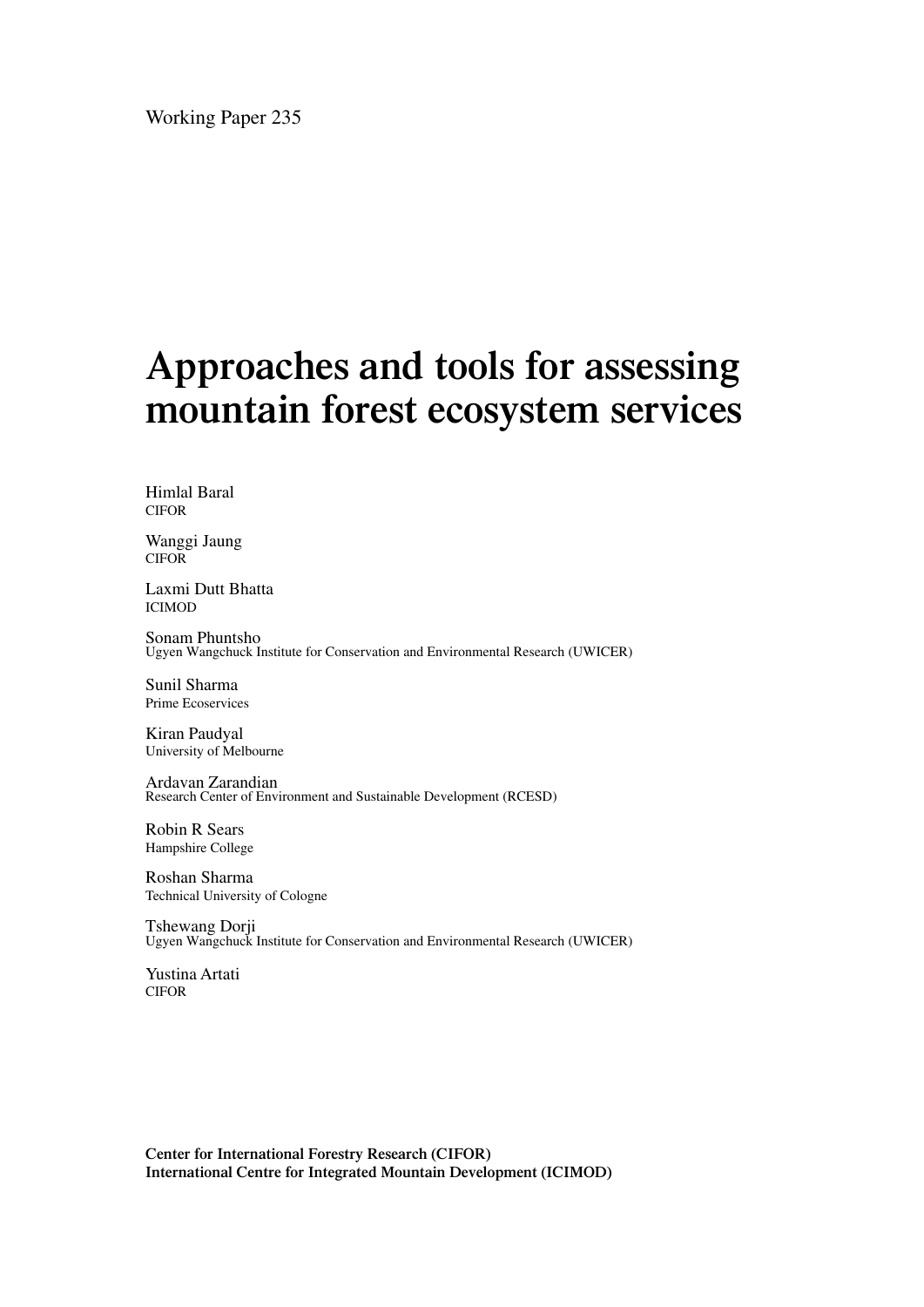Working Paper 235

© 2017 Center for International Forestry Research (CIFOR) and International Centre for Integrated Mountain Development (ICIMOD)



Content in this publication is licensed under a Creative Commons Attribution 4.0 International (CC BY 4.0), http://creativecommons.org/licenses/by/4.0/

DOI: 10.17528/cifor/006755

Baral H, Jaung W, Bhatta LD, Phuntsho S, Sharma S, Paudyal K, Zarandian A, Sears RR, Sharma R, Dorji T and Artati Y. 2017. *Approaches and tools for assessing mountain forest ecosystem services.* Working Paper 235. Bogor, Indonesia: CIFOR.

CIFOR Jl. CIFOR, Situ Gede Bogor Barat 16115 Indonesia

T +62 (251) 8622-622 F +62 (251) 8622-100 E cifor@cgiar.org

#### **cifor.org**

We would like to thank all funding partners who supported this research through their contributions to the CGIAR Fund. For a full list of the 'CGIAR Fund' funding partners please see: http://www.cgiar.org/who-we-are/cgiar-fund/funddonors-2/

Any views expressed in this publication are those of the authors. They do not necessarily represent the views of CIFOR and ICIMOD, the editors, the authors' institutions, the financial sponsors or the reviewers.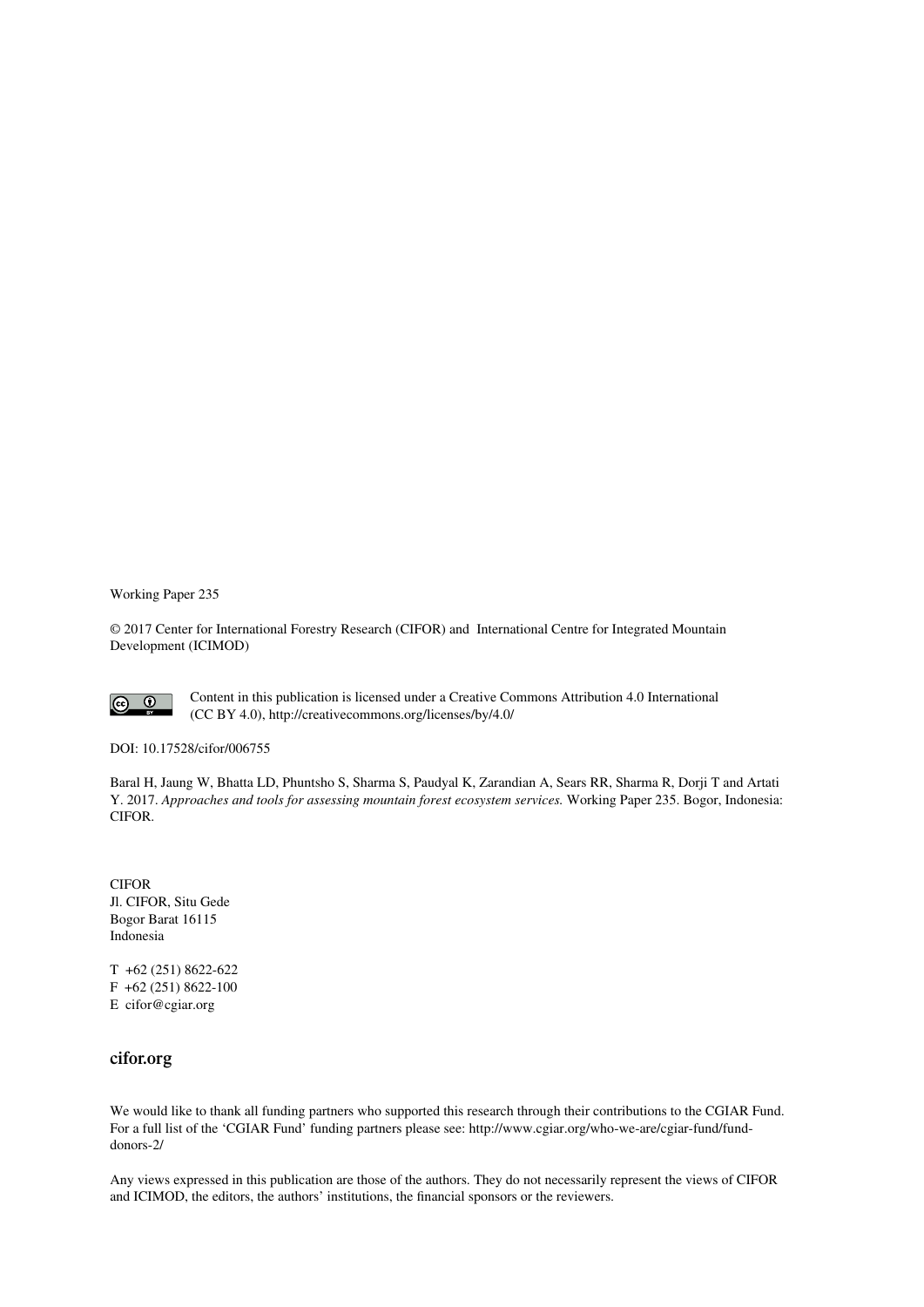### **Contents**

|                | Acknowledgment                                                                             | $\mathbf{V}$            |
|----------------|--------------------------------------------------------------------------------------------|-------------------------|
|                | <b>Abbreviations</b>                                                                       | vi                      |
|                | <b>Executive summary</b>                                                                   | vii                     |
|                | 1 Introduction                                                                             | $\mathbf{1}$            |
|                | 2 Mountain forest ecosystem services                                                       | $\boldsymbol{2}$        |
|                | Definition<br>2.1                                                                          | $\boldsymbol{2}$        |
|                | 2.2 Classification                                                                         | $\overline{c}$          |
|                | 2.3 Characteristics                                                                        | $\overline{2}$          |
| $\mathbf{3}$   | Tools for assessment of mountain forest ecosystem services                                 | $\overline{\mathbf{4}}$ |
|                | Assessment of sociocultural values<br>3.1                                                  | $\sqrt{5}$              |
|                | Assessment of economic values<br>3.2                                                       | $\overline{7}$          |
|                | 3.3 Assessment of ecological values                                                        | 8                       |
|                | 4 Case studies                                                                             | 10                      |
|                | Bhutan: Preliminary valuation of forest ecosystem services<br>4.1                          | 10                      |
|                | India: Wetland ecosystem services and livelihood interface in Assam<br>4.2                 | 10                      |
|                | Indonesia: Q methodology analysis of forest watershed stakeholders in Lombok<br>4.3        | 11                      |
|                | 4.4 Iran: Rapid assessment and scenario modeling of mountain ecosystem services            | 11                      |
|                | 4.5 Nepal: Rapid assessment and mapping of ecosystem services in community-managed forests |                         |
|                |                                                                                            | 12                      |
| 5 <sup>5</sup> | <b>Assessment challenges</b>                                                               | 13                      |
|                | Complexity with definitions and classifications<br>5.1                                     | 13                      |
|                | Limited data<br>5.2                                                                        | 13                      |
|                | 5.3<br>Uncertainties with climate change                                                   | 14                      |
|                | 5.4 Trade-offs and synergies among ecosystem services                                      | 14                      |
|                | 5.5<br>Payments for ecosystem services                                                     | 14                      |
|                | 6 Conclusions                                                                              | 16                      |
|                | <b>References</b>                                                                          | 17                      |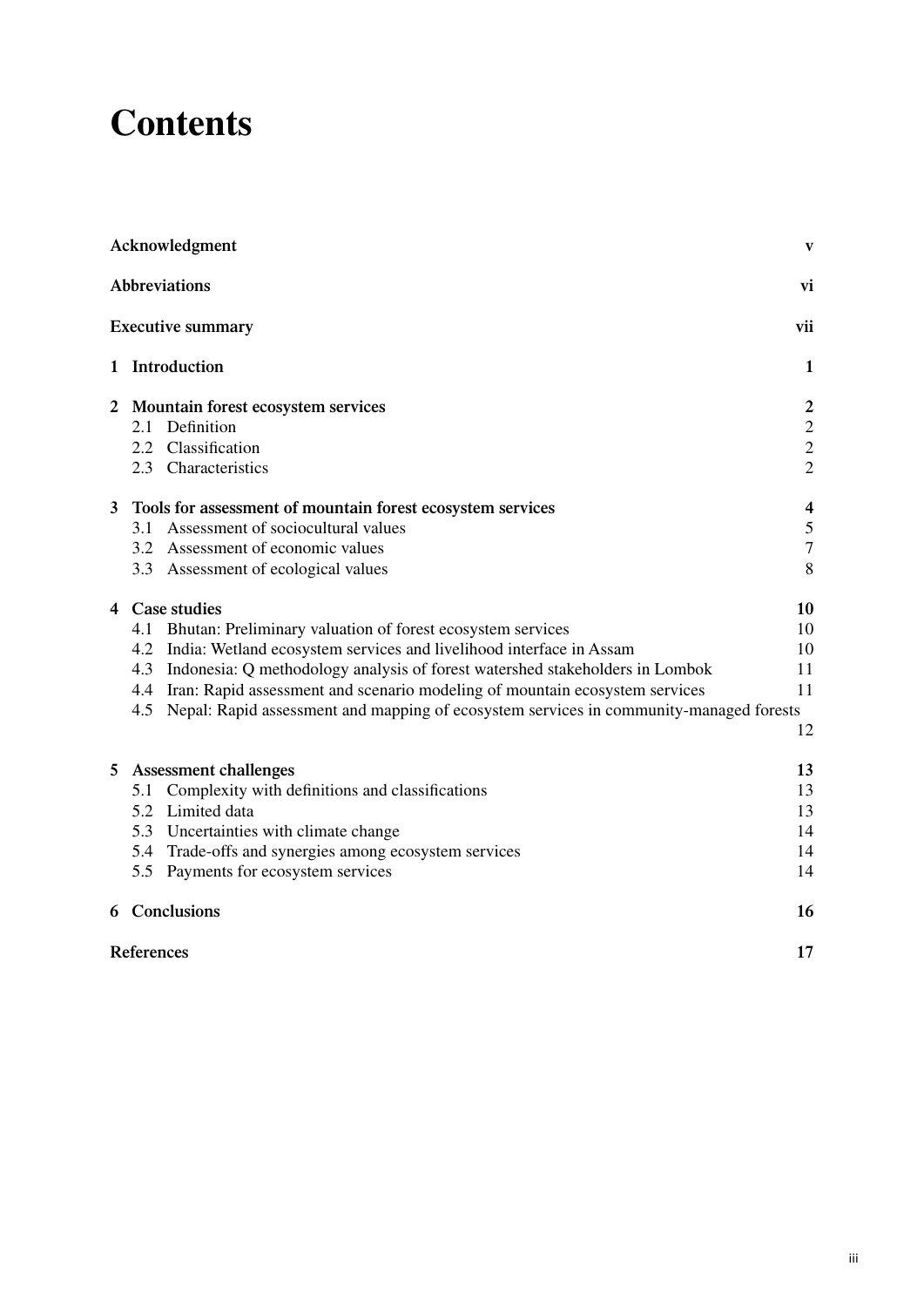## **List of figures and tables**

### **Tables**

|   | Definitions of ecosystem services in the literature                          | $\overline{2}$ |  |
|---|------------------------------------------------------------------------------|----------------|--|
| 2 | Categories of ecosystem services from mountain forests                       | 3              |  |
| 3 | Descriptions of assessment tools for mountain forest ecosystem services      |                |  |
|   |                                                                              |                |  |
|   |                                                                              |                |  |
|   | <b>Figures</b>                                                               |                |  |
|   | Impacts of mountain slope and elevation on ecosystem services                | 3              |  |
| 2 | Multiple values of mountain forest ecosystem services and their interactions | $\overline{4}$ |  |
| 3 | Research steps used by Zarandian et al. (2016)                               | 12             |  |
|   |                                                                              |                |  |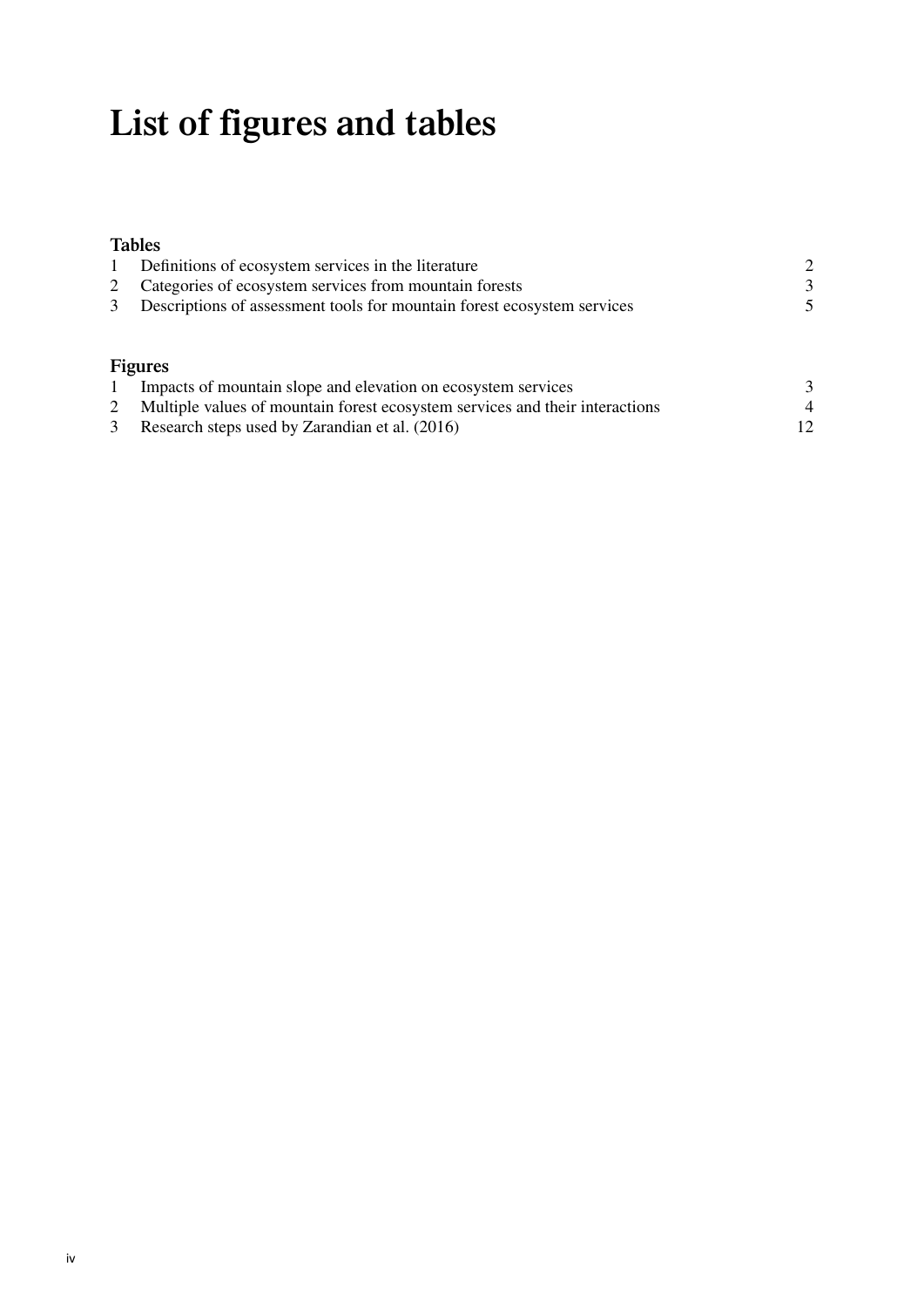### <span id="page-6-0"></span>**Acknowledgment**

This research was conducted by the Center for International Forestry Research (CIFOR) as part of the CGIAR Research Program on Forests, Trees and Agroforestry and supported by the Austrian Development Agency.

International Centre for Integrated Mountain Development (ICIMOD) gratefully acknowledges the support of its core donors: the Governments of Afghanistan, Australia, Austria, Bangladesh, Bhutan, China, India, Myanmar, Nepal, Norway, Pakistan, Sweden, and Switzerland."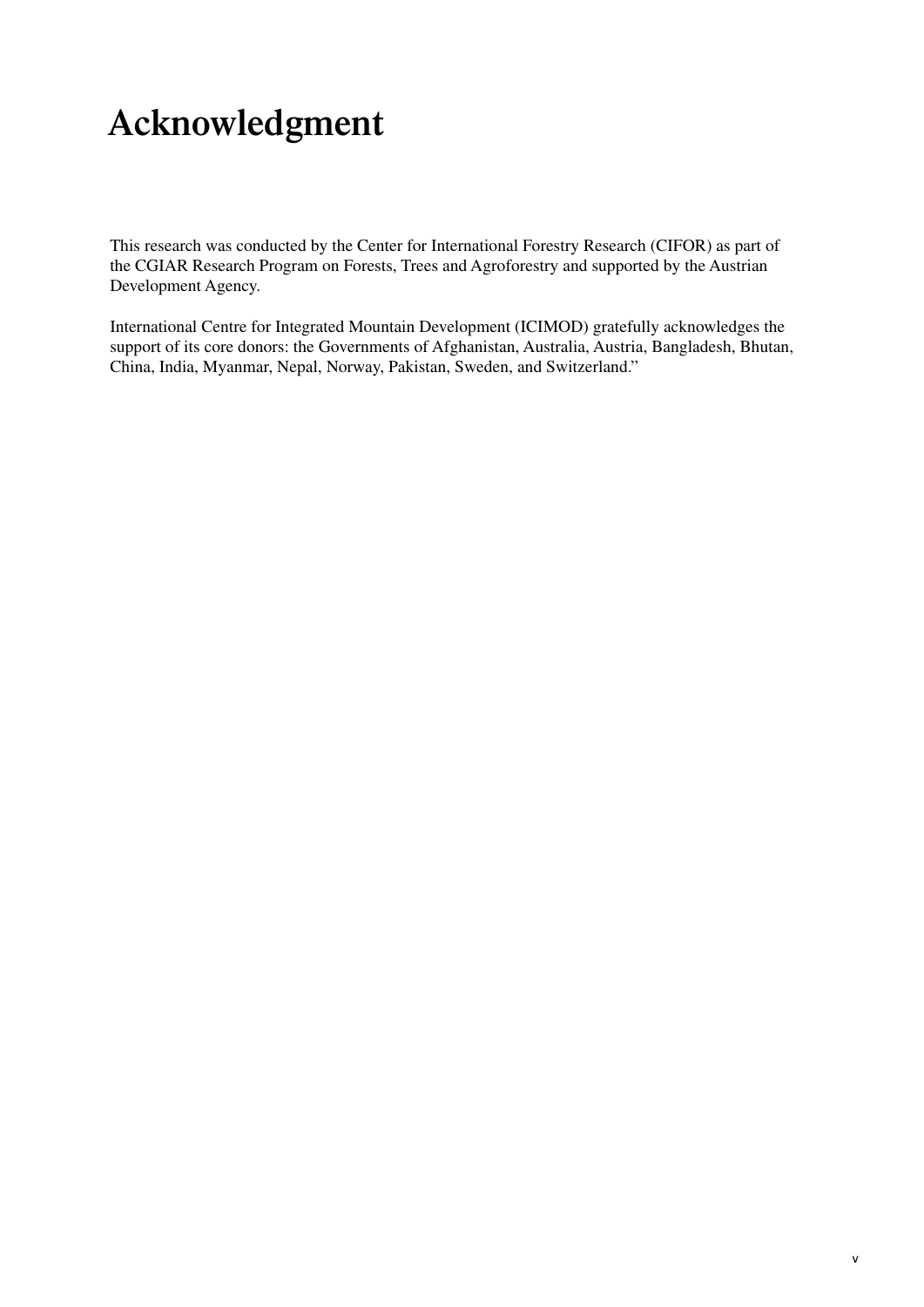## <span id="page-7-0"></span>**Abbreviations**

| <b>ARIES</b>  | Artificial Intelligence for Ecosystem Services                 |
|---------------|----------------------------------------------------------------|
| <b>CFs</b>    | Community forests                                              |
| <b>GIS</b>    | Geographic information system                                  |
| <b>InVEST</b> | Integrated Valuation of Ecosystem Services and Trade-offs Tool |
| <b>MEA</b>    | Millennium Ecosystem Assessment                                |
| <b>MIMES</b>  | Multiscale Integrated Models of Ecosystem Services             |
| <b>TEEB</b>   | The Economics of Ecosystems and Biodiversity                   |
| <b>TESSA</b>  | <b>Toolkit for Ecosystem Service Site-based Assessment</b>     |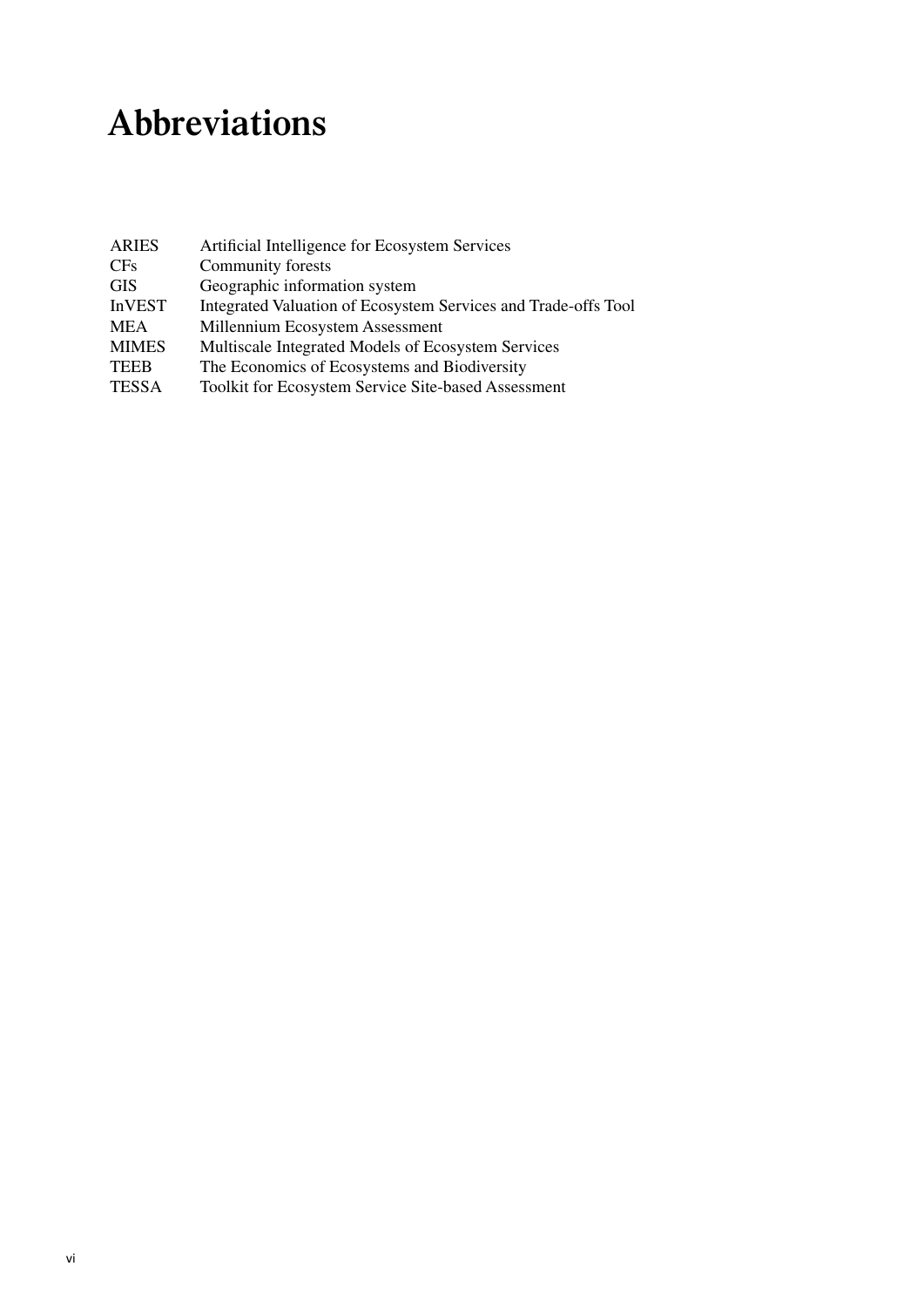### <span id="page-8-0"></span>**Executive summary**

Mountain forest ecosystems provide a wide range of direct and indirect contributions to the people who live in the mountains and surrounding areas. Occupying steep slopes at high elevation, these ecosystems provide services such as stabilizing slopes, regulating hydrological cycles, maintaining rich biodiversity and supporting the livelihoods of those who are diverse in culture but vulnerable to poverty and food security. To manage these services sustainably, their diverse values must be recognized, assessed and valued. To support this assessment, this paper 1) reviews several tools for assessing the sociocultural, economic and ecological values of mountain forest ecosystem services, 2) demonstrates case studies of tool applications from several countries namely, Bhutan, India, Indonesia, Iran and Nepal, and 3) discusses assessment challenges that should be considered in the application of these tools.

Several tools are applicable in the assessment of sociocultural, economic and ecological values of mountain forest ecosystem services. *Sociocultural values* can be assessed with focus group discussions, participatory mapping tools, household or expert surveys and Q methodology. *Economic values* can be assessed with stated-preference techniques, revealed-preference techniques and benefit transfer. *Ecological values* can be assessed with the Toolkit for Ecosystem Service Site-based Assessment, the Integrated Valuation of Ecosystem Services and Trade-offs Tool, Artificial Intelligence for Ecosystem Services, and the Multiscale Integrated Models of Ecosystem Services.

Case studies in Bhutan, India, Indonesia, Iran and Nepal demonstrate applications of these assessment tools. *In Bhutan*, an application of benefit transfer showed that the average total value of forest ecosystem services was over USD 14.5 billion per year. *In India*, an application of stakeholder and household analyses indicated that a total of 29 different ecosystem services are available and sustain livelihoods of local communities near the Maguri Mottapung wetland. *In Indonesia*, an application of Q methodology identified anticipated benefits and concerns of forest watershed stakeholders related to certification applications for a payment for ecosystem services. *In Iran*, an application of the Integrated Valuation of Ecosystem Services and Trade-offs Tool showed that the regulation of ecosystem services has been declining in Hyrcanian forests despite the forests' critical roles in the region. *In Nepal*, an application of a spatial analytical approach and participatory assessment techniques identified key mountain ecosystem services for community forests at the Charnawolti sub-watershed of Dolakha, and demonstrated forest restoration on degraded lands over the last two decades.

Several challenges exist for the assessment of mountain forest ecosystem services and these must be reflected in assessment design. These challenges include the complexity of defining and classifying ecosystem services; limited availability of data on ecosystem services; uncertainties associated with climate change; complex relationships among services including trade-offs and synergies; and limitation of assessments to build successful payments for ecosystem services.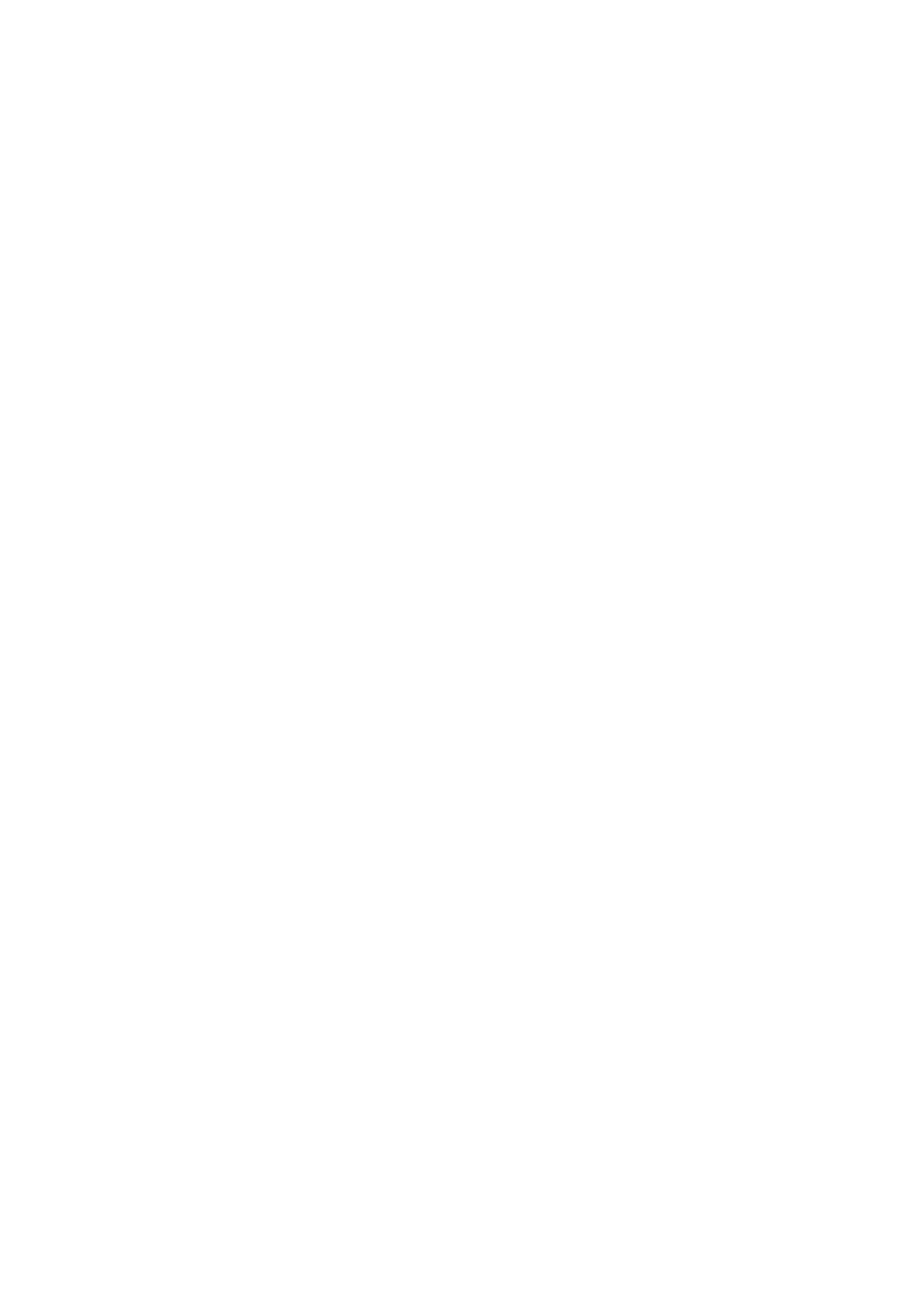### <span id="page-10-0"></span>**1 Introduction**

Managing landscapes so they fulfil multiple demands of society is becoming a major challenge for policy makers. Land use and land cover are changing rapidly in line with the increasing population and changing demands of society (Ramankutty et al. 2002; Acevedo et al. 2010). In many parts of the world, natural vegetation is being cleared to make way for agriculture (Zak et al. 2008); and elsewhere, agricultural land is being revegetated for wood production, carbon farming or watershed protection. In many cases, changes in land use and land cover affect the ability of landscapes to support human health and well-being (Foley et al. 2005; MEA 2005; Hector and Bagchi 2007). Consequently, predicting the impacts of such changes on human welfare has become an active field of research (e.g. Foley et al. 2005; Zak et al. 2008; Polasky et al. 2011; Baral et al. 2014, 2016).

Ecosystem services reflect the ability of landscapes to support human lives, as these services represent the direct and indirect contributions of ecosystems to human well-being (TEEB 2010a). Ecosystem services represent diverse benefits from ecosystems to people, including the provision of food and water, regulation of climate and water, support for habitats for wildlife and maintenance of cultural values (MEA 2005; TEEB 2010a). These services play a vital role in maintaining human welfare, including the livelihoods of those living in forests around the world. Costanza et al. (2014), for example, asserted that the total value of ecosystem services in 2011 was approximately USD 125–145 trillion per year.

Mountain forests provide ecosystem services that support rich biodiversity, many livelihoods vulnerable to poverty and diverse indigenous cultures; this has led to an increased interest in mountain forest ecosystem services (e.g. Nasi et al. 2002; Maynard et al. 2010; Wilson et al. 2010; Price et al. 2011; Grêt-Regamey et al. 2012; Jacobs et al. 2016; Sears et al. 2017a, 2017b). Mountain ecosystems cover about 22% of the Earth's surface, contain large primary forests and have high biodiversity. These ecosystems are vital in stabilizing slopes and regulating the hydrological cycle. In turn, these services from mountain forests support mitigating flood and landslide effects downstream and provisioning clean water to downstream cities around the world (MEA 2005; Price et al. 2011; Grêt-Regamey et al. 2012; Gleeson et al. 2016). In addition, mountains are home to approximately 915 million people (Gleeson et al. 2016). Many of them are vulnerable to poverty and food security, heavily dependent on mountain forests for food and income and they are diverse in culture (MEA 2005; Price et al. 2011). Mountain forest ecosystem services play vital roles in providing basic needs for these marginalized people, supporting their economic activities and maintaining their cultural values.

Assessment is a key component of the management of mountain forest ecosystem services. It allows objective understandings of impacts of mountain forest ecosystems on human welfare; it raises awareness about the importance of these ecosystems to policy makers, local communities and environmental groups; it supports decision-makers to understand the value of mountain forest ecosystem services and identifies stakeholder preferences for the management of these services; and it helps inform land use planning to stakeholders and the public. However, ecosystem services assessment is complex and involves the assessment of sociocultural, economic and ecological values. This paper reviews mountain forest ecosystem services (Section 2), several potential tools for assessing sociocultural, economic and ecological values of these services (Section 3), demonstrates case studies of the assessment of these services from Bhutan, India, Indonesia, Iran and Nepal (Section 4), and addresses those assessment challenges that should be considered in assessment design (Section 5).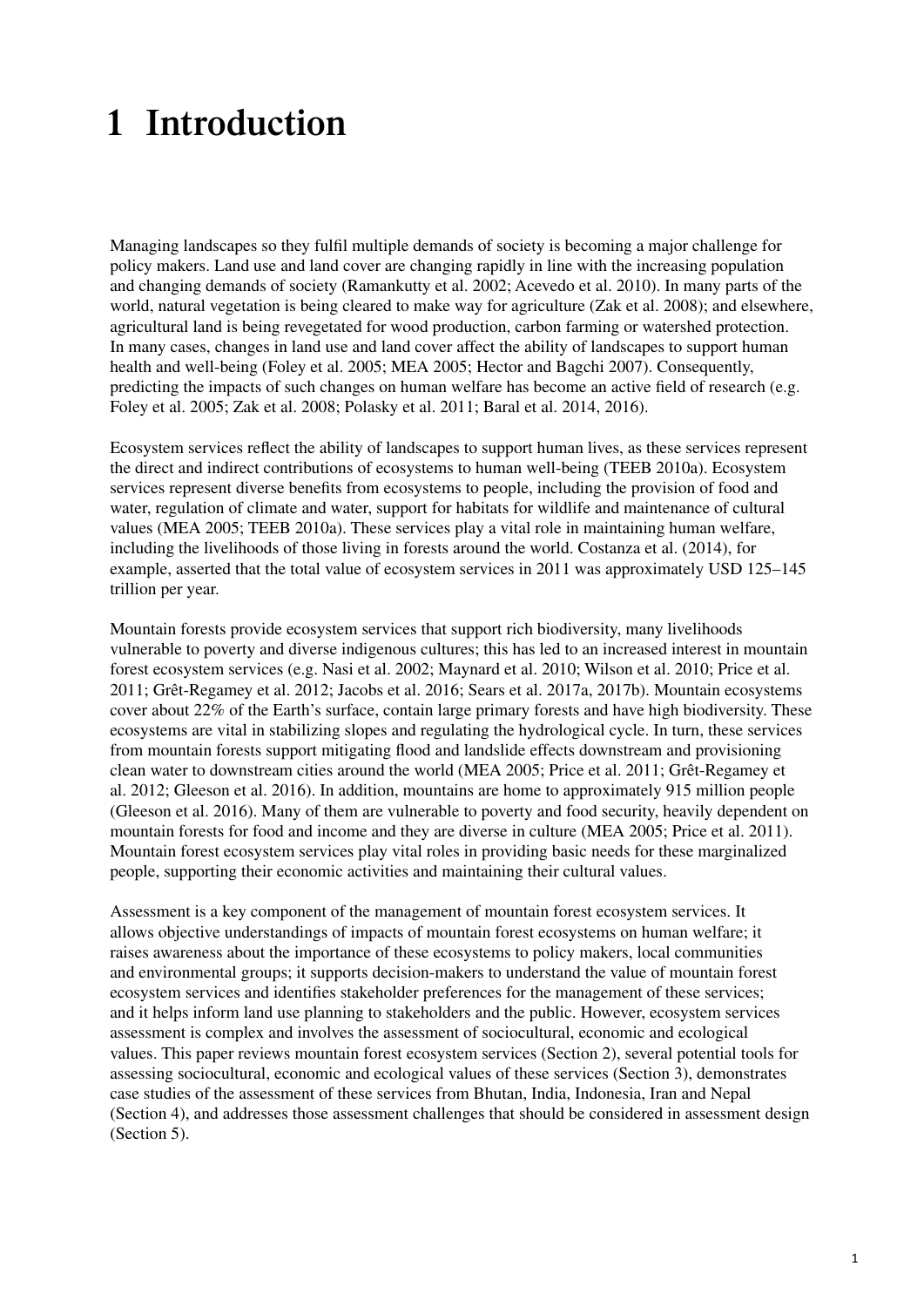### <span id="page-11-0"></span>**2 Mountain forest ecosystem services**

### **2.1 Definition**

Several definitions exist for ecosystem services (Table 1). One of the influential definitions is from the Millennium Ecosystem Assessment (MEA), and it defines ecosystem services as "benefits that people obtain from the nature" (MEA 2005). Many studies have refined this definition to improve the applicability of ecosystem services for decision-making, as outputs of ecological functions or processes that directly or indirectly relate to human well-being (Boyd and Banzhaf 2007; Wallace 2007; Fisher et al. 2009; TEEB 2009). Embedded in the MEA definition, for instance, The Economics of Ecosystems and Biodiversity (TEEB) defines ecosystem services as "the direct and indirect contributions of ecosystems to human well-being" (TEEB 2010a). Our paper uses this TEEB (2010a) definition to define mountain forest ecosystem services, since this definition explicitly recognizes different values of mountain forest ecosystem services, including sociocultural, economic and ecological values.

| Reference              | <b>Definition</b>                                                                                                              |  |  |  |
|------------------------|--------------------------------------------------------------------------------------------------------------------------------|--|--|--|
| Costanza et al. (1997) | Benefits human populations derive, directly or indirectly, from ecosystem functions                                            |  |  |  |
| Daily (1997)           | Conditions and processes through which natural ecosystems, and the species that<br>make them up, sustain and fulfil human life |  |  |  |
| MEA (2005)             | Benefits people obtain from ecosystems                                                                                         |  |  |  |
| <b>TEEB</b> (2010a)    | Direct and indirect contributions of ecosystems to human well-being                                                            |  |  |  |

**Table 1. Definitions of ecosystem services in the literature.**

### **2.2 Classification**

A proper classification of mountain forest ecosystem services can support stakeholders and policy makers to make land use decisions and to investigate synergies, redundancies and trade-offs among ecosystem services provisioned by mountain forests. Differentiated categories exist for ecosystem services from different disciplines, different management purposes and different understandings of their complexity (e.g. de Groot et al. 2002; MEA 2005; Wallace 2007; Costanza 2008; Fischer et al. 2009). Of these categories, this paper follows four categories from the TEEB – provision services, regulating services, habitat services, and cultural and amenity services – since this framework supports the assessment of diverse values of ecosystem services by explicitly recognizing both direct and indirect contributions of mountain forest ecosystems to human well-being (TEEB 2010b) (Table 2).

### **2.3 Characteristics**

The main characteristics of mountain forest ecosystems include the existence of high slope and/or high elevation (MEA 2005; Grêt-Regamey et al. 2010; Price et al. 2011). These geographical characteristics are closely linked with mountain forest ecosystem services (Figure 1). Steep slopes and high elevation, for example, create forest watersheds that regulate floods and provide clean water to large populations in downstream areas. Steep slopes and high elevation create geographical barriers to accessing mountain forest landscapes so that such landscapes are less developed than undulating lowland. These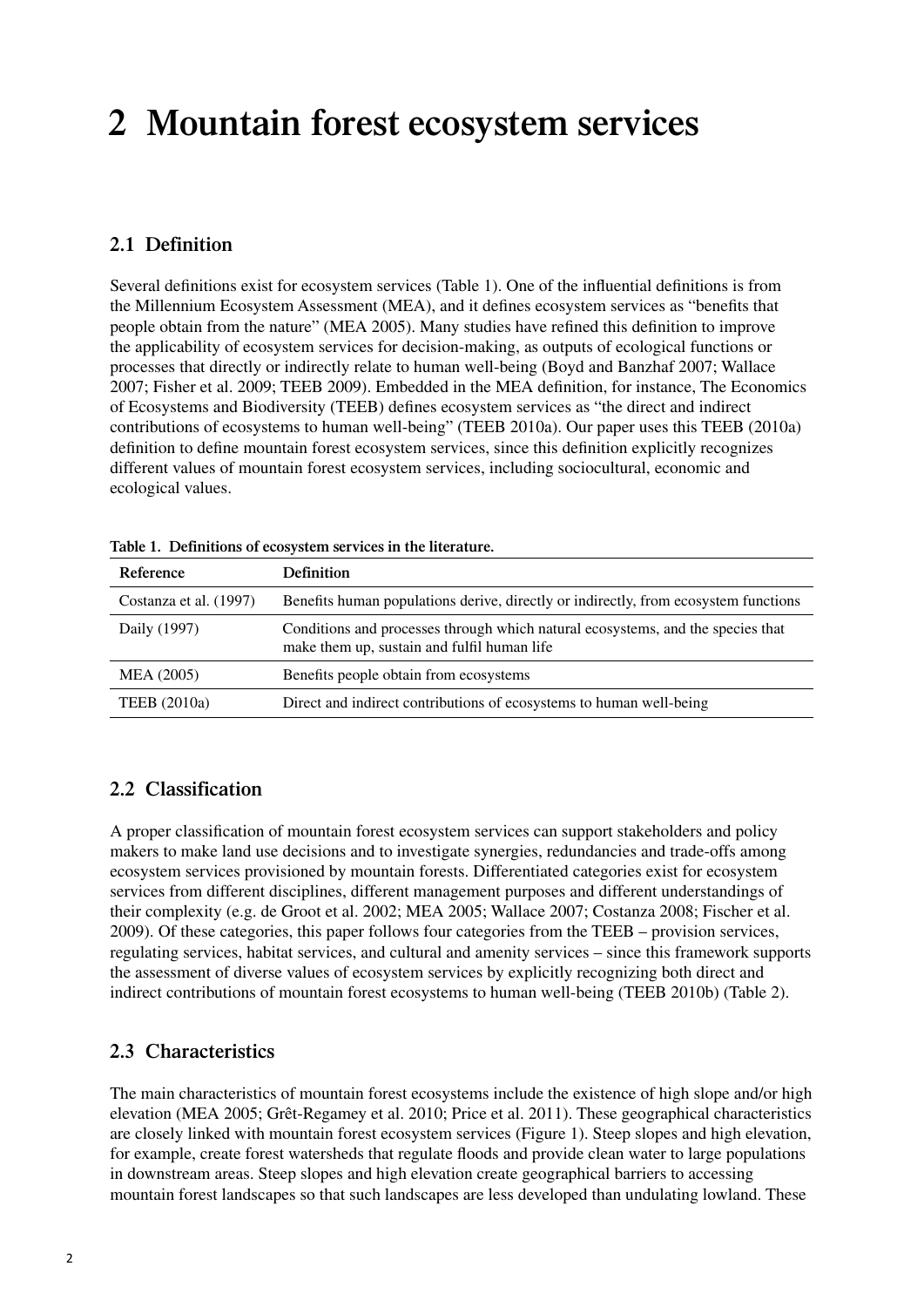| $\frac{1}{2}$ . Chiefs the or ecosystem set these from modificant for estate |                                                                                                                                                                                                                       |  |  |
|------------------------------------------------------------------------------|-----------------------------------------------------------------------------------------------------------------------------------------------------------------------------------------------------------------------|--|--|
| Categories                                                                   | Examples of mountain forest ecosystem services                                                                                                                                                                        |  |  |
| Provisioning<br>services                                                     | • Timber for buildings and constructions for mountain communities<br>• Firewood as an energy source for mountain communities<br>• Non-timber forest products used by mountain communities                             |  |  |
| Regulating<br>services                                                       | • Maintaining hydrological cycles for clean water<br>• Water retention for mountain forests such as cloud forests<br>• Mitigating avalanches and downstream flooding<br>• Carbon sequestration in mountain ecosystems |  |  |
| Habitat<br>services                                                          | • Maintaining life cycles of migratory species in mountain ecosystems<br>• Maintaining genetic biodiversity in mountain ecosystems<br>• Global hotspots for biodiversity in mountain ecosystems                       |  |  |
| Cultural and<br>amenity<br>services                                          | • Intrinsic spiritual and aesthetic values from mountain forests<br>• Recreational opportunities from mountain forests<br>• Customs and belief systems of many mountain communities                                   |  |  |

**Table 2. Categories of ecosystem services from mountain forests.**

Sources: TEEB (2010b) and Price et al. (2011)

barriers often result in more primary forests, higher carbon stocks, richer biodiversity in mountain forest landscape compared with lowland areas. In addition, many communities in mountain forests have their own cultures and social systems, partially because they have little opportunity to interact with urban cultures and systems. On the one hand, this socio-ecological environment supports ecotourism for cultural and biodiversity experiences. On the other hand, these geographical barriers make local communities socially, economically and politically isolated from urban areas, limiting their access to social, economic and health infrastructure. Consequently, these communities are vulnerable to poverty and they lack food security. Their basic needs, such as food and medicine, rely heavily on mountain forest ecosystem services.



**Figure 1. Impacts of mountain slope and elevation on ecosystem services.**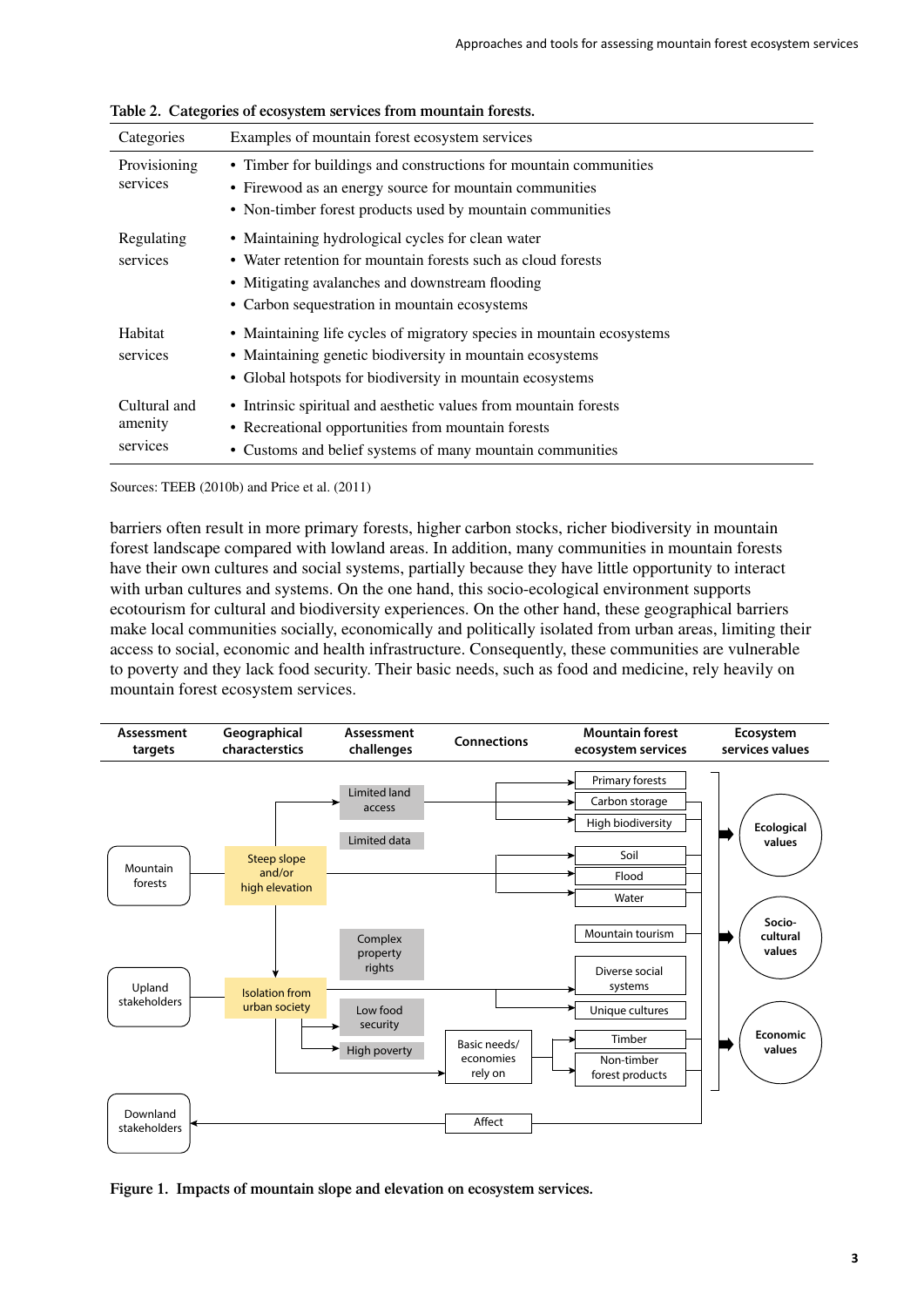### <span id="page-13-0"></span>**3 Tools for assessment of mountain forest ecosystem services**

Mountain forest ecosystem services provide sociocultural, economic and ecological values to service stakeholders (MEA 2005; Grêt-Regamey et al. 2010; Price et al. 2011) (Figure 2). Mountain forests are socioculturally connected with forest people (e.g. a tree species that has spiritual significance for local communities), produce inputs for economic activities of local communities (e.g. timber and fuelwood) and provide ecological benefits to communities both in and beyond mountain areas (e.g. carbon stored in trees). Assessment of these values is important for a comprehensive understanding of mountain forest ecosystem services, as all of these values illustrate direct and indirect benefits of mountain forest ecosystems to human well-being.

Several tools are applicable for assessing sociocultural, economic and ecological values of mountain forest ecosystem services (Table 3). These tools can be grouped into stakeholder analysis, market analysis and modeling analysis. The tools have their own strengths of being able to assess a particular value of ecosystem services (e.g. modeling analysis for ecological values of ecosystem services), although some tools can be used for assessing several values (e.g. InVEST for ecological and cultural values). For instance, while some modeling tools can assess sociocultural values of ecosystem services, they mainly focus on recreation and tourism (e.g. InVEST). Due to these different strengths, these tools can complement each other and can be jointly implemented to assess multiple values of mountain forest ecosystem services. In addition, these tools are differentiated in terms of required data, technical capacity, time and cost (e.g. Bagstad et al. 2015). These requirements must be considered in selecting a tool. This section introduces and reviews these tools based on their main strengths in assessing the sociocultural values (Section 3.1), economic values (Section 3.2) and ecological values (Section 3.3) of mountain forest ecosystem services.



**Figure 2. Multiple values of mountain forest ecosystem services and their interactions.**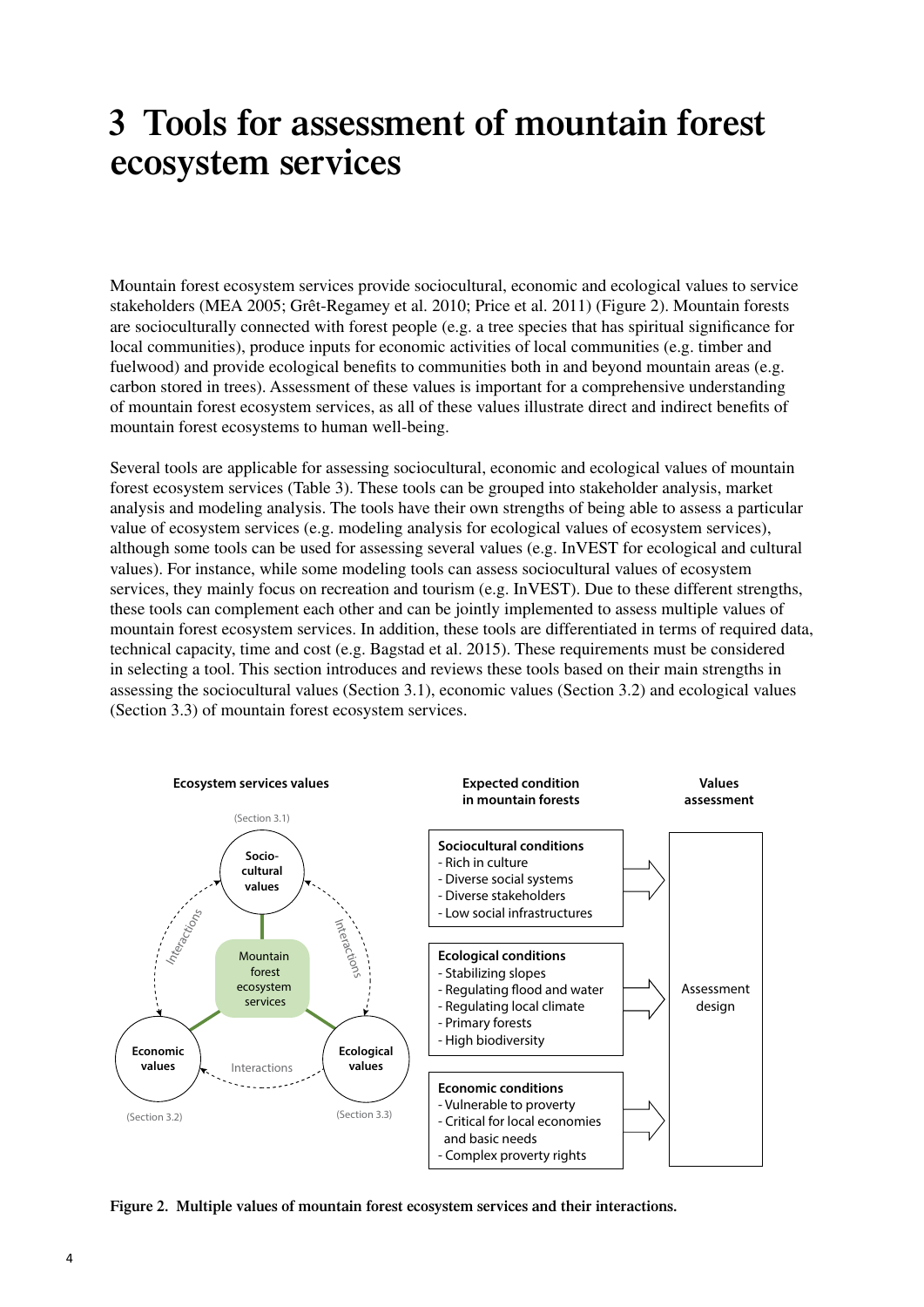|                                                                                          | Measurable values  |          | Assessment types |             |              |                  |                |
|------------------------------------------------------------------------------------------|--------------------|----------|------------------|-------------|--------------|------------------|----------------|
| Assessment tools                                                                         | Socio-<br>cultural | Economic | Ecological       | Qualitative | Quantitative | Survey-<br>based | <b>Spatial</b> |
| Stakeholder analysis                                                                     |                    |          |                  |             |              |                  |                |
| Focus group<br>discussion                                                                |                    | $\circ$  | $\circ$          |             |              |                  |                |
| Participatory<br>mapping                                                                 |                    | $\circ$  | $\circ$          |             |              |                  |                |
| Stakeholder or<br>expert surveys                                                         |                    | $\circ$  | $\circ$          |             |              |                  |                |
| Q methodology                                                                            |                    | $\circ$  | $\circ$          |             |              |                  |                |
| Market analysis                                                                          |                    |          |                  |             |              |                  |                |
| Stated-preference<br>technique                                                           |                    |          |                  |             |              |                  |                |
| Revealed-preference<br>technique                                                         |                    |          |                  |             |              | $\circ$          |                |
| Benefit transfer                                                                         |                    |          |                  |             |              |                  |                |
| <b>Modeling analysis</b>                                                                 |                    |          |                  |             |              |                  |                |
| Toolkit for<br>Ecosystem<br>Service Site-<br>based Assessment<br>(TESSA)                 | $\circ$            |          | $\bullet$        |             |              |                  | $\bullet$      |
| <b>Integrated Valuation</b><br>of Ecosystem<br>Services and Trade-<br>offs Tool (InVEST) | $\circ$            |          |                  |             |              |                  |                |
| Artificial Intelligence<br>for Ecosystem<br>Services (ARIES)                             | $\circ$            | $\circ$  |                  |             |              |                  |                |
| Multiscale<br>Integrated Models of<br><b>Ecosystem Services</b><br>(MIMES)               | $\circ$            |          |                  |             |              |                  |                |

<span id="page-14-0"></span>

(● Highly related | ○ partially related | - unlikely to be related)

### **3.1 Assessment of sociocultural values**

Sociocultural values of mountain forest ecosystem services can be defined as nonmaterial benefits from mountain forest ecosystems following the definition of the Millennium Ecosystem Assessment (MEA 2005). These benefits include recreational facilities and tourism, aesthetic appreciation, inspiration, a sense of place and educational value. Sociocultural values play critical roles in sustainable management of mountain forest ecosystems since many communities live in mountain forests and their cultures heavily depend on mountain forest ecosystems (Price et al. 2011, Paudyal et al. 2018b). In other words, any changes in mountain forest ecosystems could readily affect their social capital and well-being (e.g. MEA 2005). Management of these ecosystems should reflect wider considerations of the social choices and preferences of these stakeholders (Farber et al. 2006; Sherrouse et al. 2014). Assessment of sociocultural values is critical since these values cannot be fully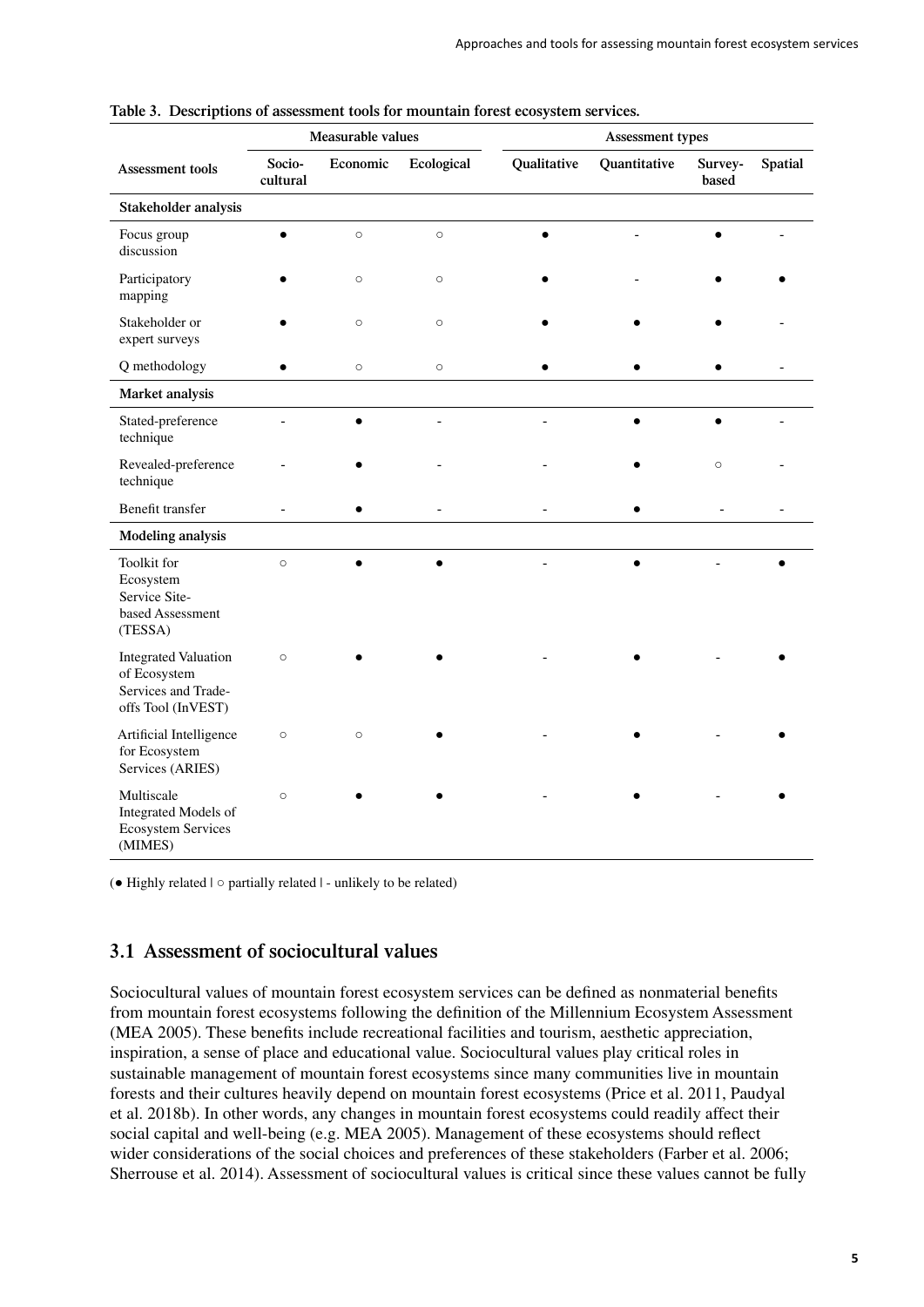captured by an economic valuation of ecosystem services (Kumar and Kumar 2008; TEEB 2010b; Chan et al. 2012). Assessment of sociocultural values would also allow understanding local values and indigenous knowledge related to mountain forest ecosystem services; identifying local priorities; anticipating potential conflicts over competing service uses; and building data for assessment of economic and ecological values of these services (Kyle et al. 2004; Paudyal et al., 2018b; Plieninger et al. 2013; van Ripper et al. 2012, 2017). Several tools can be utilized for assessment of these values, including: focus group discussions, participatory mapping tools, stakeholder or expert surveys, and Q methodology analysis (MEA 2005; Burkhard et al. 2012b; Busch et al. 2012; Scolozzi and Geneletti 2012; Infield et al. 2015).

**Focus group discussions** are applicable to identifying sociocultural values of mountain forest ecosystem services based on stakeholder perspectives and their dynamic interactions (e.g. Paudyal et al. 2015; Bhatta et al. 2016). These discussions should be designed to mitigate potential barriers for forest communities to be fully engaged in discussions because they might be new to a concept of ecosystem services; they might be embedded in different social norms, systems and languages; and/ or they might be socially marginalized (Bloor 2001; MEA 2005; Price et al. 2011). Design of these group discussions requires effective strategies to explain a concept of ecosystem services to local communities (e.g. preparing images or maps) at the beginning of discussions, to invite participants while also considering any potential power imbalance among stakeholders, and to hire a facilitator who is knowledgeable and familiar with local society, culture and languages. Although a focus group discussion can be an independent assessment tool, it is often used to prepare an application of other assessment tools, such as in the design of participatory mapping, household surveys or Q methodology analysis (Paudyal et al. 2015; Bhatta et al. 2016; Jaung et al. 2016).

**Participatory mapping** can be used to visualize connections between local communities and forest mountain ecosystems (e.g. Corbett 2009; Paudyal et al. 2015). It can identify social, cultural and historical knowledge of marginal groups in mountain forests, such as indigenous people (Corbett 2009). Such knowledge could illustrate socio-ecological values of mountain forest ecosystem services, and their aspects might differ from aspects from mainstream stakeholders, such as government and private sectors. Several methodological tools are available for participatory mapping, and each tool is associated with a different cost and technical complexity (Corbett 2009). *Hands-on mapping*, for instance, requires communities to draw a basic map and has low cost and technological demand (Corbett 2009). However, hands-on mapping cannot produce geo-referenced mapping results so that it is hard to transpose them as scaled maps. *Mapping with scaled maps and images* requires ready-to-use scaled maps of mountain forests and/or their photos (Corbett 2009). Mapping results could be more precise than hands-on mapping results and they might be transferable to a geographic information system (GIS) (e.g. Burkhard et al. 2012b; Haines-Young et al. 2012; Vihervaara et al. 2010, 2012). However, such scaled maps might be unavailable for some mountain forests, and it would be costly to produce these maps (e.g. drone-based mapping). Moreover, its mapping results might be still subjective and error prone, as the accuracy depends on the knowledge and experience of the expert or professional for a particular ecosystem type. *Mapping based on GIS* should result in accurate mapping results (Corbett 2009). Because of GIS' high accuracy, these results could be more useful when communicating with other stakeholders including local governments. However, maintenance of a GIS would be costly and technically challenging, particularly for those local communities in mountain forests.

**Household or expert surveys** can be used to identify the sociocultural values of mountain forest ecosystem services (e.g. Bhatta et al. 2016). Conducting surveys might be administratively less challenging than other tools that require meetings among diverse stakeholders, such as participatory mapping and focus group discussions. For the same reason, surveys would not require consideration be given to imbalanced political powers among stakeholders. In contrast, surveys are limited to capturing dynamic interactions among stakeholders, which would be valuable inputs for a holistic assessment of the sociocultural values of ecosystem services. Several methodological tools are available for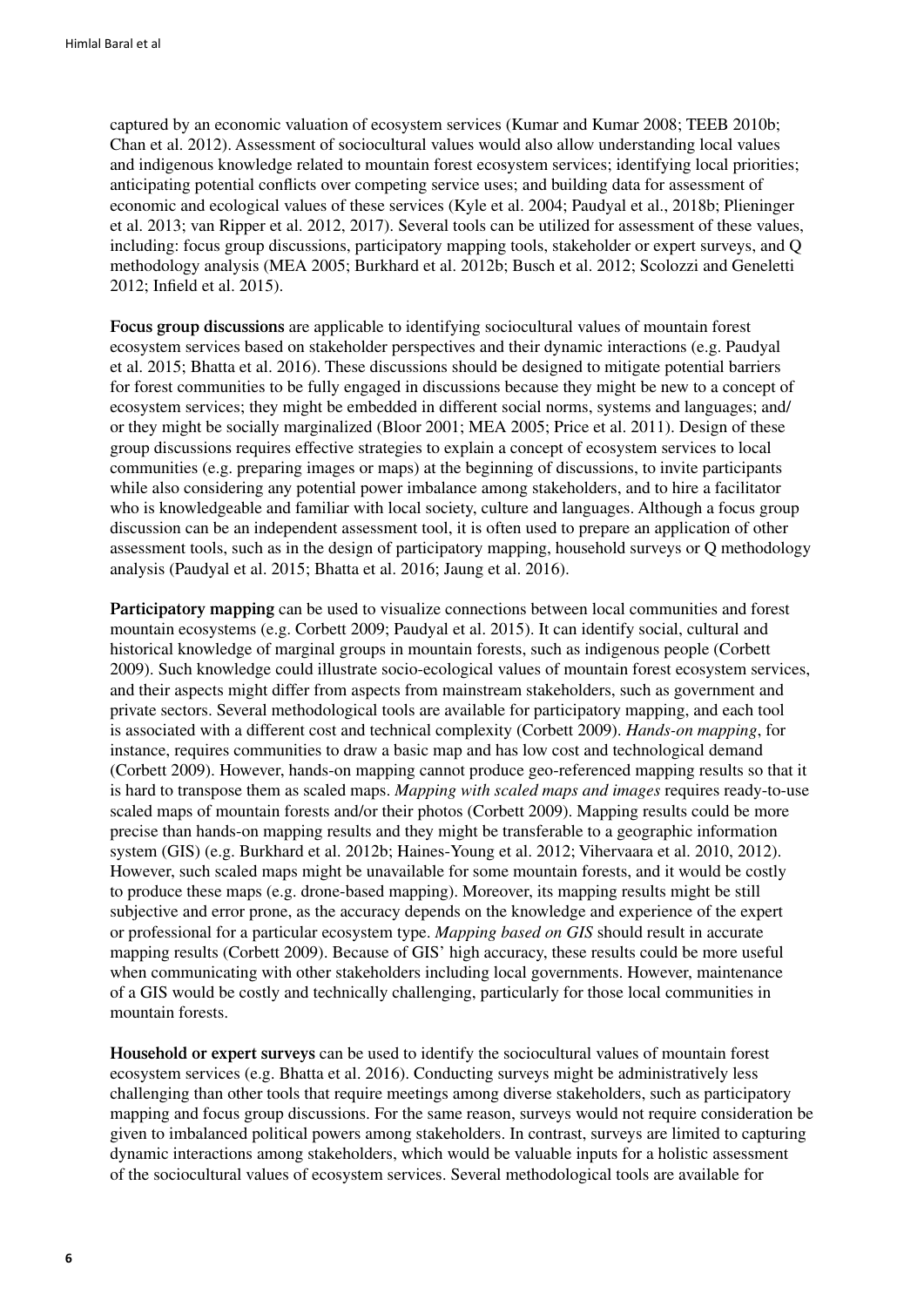<span id="page-16-0"></span>household or expert surveys (Willcock et al. 2016). *Language-based surveys* can be effective in conveying meaning and ideas of ecosystem services to participants, but they are time consuming. *Image-based surveys* can be powerful for rapid communication and engaging the sense and emotions of participants, but these surveys can be ambiguous in conveying meaning and ideas about ecosystem services. Moreover, many studies have applied qualitative indicators, such as different degrees of ecosystem services provision (e.g. high, moderate or low) or different trends of provision (e.g. increasing, decreasing or stable trends).

**Q methodology** is applicable to the analysis of mountain ecosystem stakeholders in terms of their agreements and disagreements with issues related to ecosystem services management (e.g. Jaung et al. 2016). The main advantages of Q methodology are that it allows analysis of holistic views of diverse stakeholders, and that it can be conducted with a few key informants (Watts and Stenner 2012). The method requires the development of dozens of statements (40–50 statements) addressing management issues (e.g. "My community is culturally connected with forest watersheds.") (Brown 1980; Watts and Stenner 2012). These statements are often developed using a focus group discussion as it allows the identification of issues related to diverse stakeholders. These statements are called 'Q statements.' In addition, the method requires survey participants who are often key informants of ecosystem services stakeholders to be identified. Q methodology surveys ask participants to indicate their agreements or disagreements with the developed statements. This survey procedure is called 'Q sorts.' Respondents' opinions are ranked and recorded using a Q sort board whose shape follows a quasi-normal distribution. Q sort results are statistically examined to identify which statements are dominantly agreed or disagreed with among different stakeholders. These results indicate holistically the dominant stakeholder views on management issues and which stakeholders support these views.

### **3.2 Assessment of economic values**

Assessment of economic values of mountain forest ecosystem services is critical for analyzing the feasibility of market-based management schemes for these services, such as payments for ecosystem services, voluntary carbon markets and biodiversity banks (Burgin 2008; Wunder 2015; Hamrick and Gallant 2017). Although market-based schemes are not a silver bullet, these schemes could be cost efficient and effective in provisioning mountain forest ecosystem services where property rights of ecosystem services are well established and transaction costs are low (e.g. Engel et al. 2008; Jayachandran et al. 2017). Vigorous economic valuation of mountain forest ecosystem services is also critical for lowering the transaction costs of developing market-based schemes. In a scheme of payments for environmental services, for instance, costs that service users must pay to join the scheme (e.g. USD 10 per month) could be much higher than the users' true preferred costs (e.g. USD 3 per month) if this USD 10 per month payment is a result of an overestimation of users' willingness to pay for services. This bias would increase transaction costs, make the scheme cost inefficient, and even discourage service user participation in the scheme. Three main approaches would be available for economic valuation of mountain forest ecosystem services: 1) stated-preference techniques, 2) revealed-preference techniques, and 3) benefit transfer.

**Stated-preference techniques** have been a major tool for economic valuation of ecosystem services, including contingent valuation and choice experiments; they are applicable to economic valuation of various mountain forest ecosystem services. They are non-market valuation methods designed to estimate monetary value on ecosystem services by directly asking preferences of survey participants (Bateman et al. 2002; Haab and McConnell 2002). These techniques can be used to elicit downstream water users' willingness to pay for protection of upstream forest watersheds, or forest owners' willingness to accept (with compensation) protection of mountain forests. Obtaining robust valuation results is a complex task requiring considerable efforts to reduce measurement errors and biases in survey design and administration, such as understanding the sociocultural backgrounds of participants before designing surveys, developing scientific scenarios of ecosystem services management for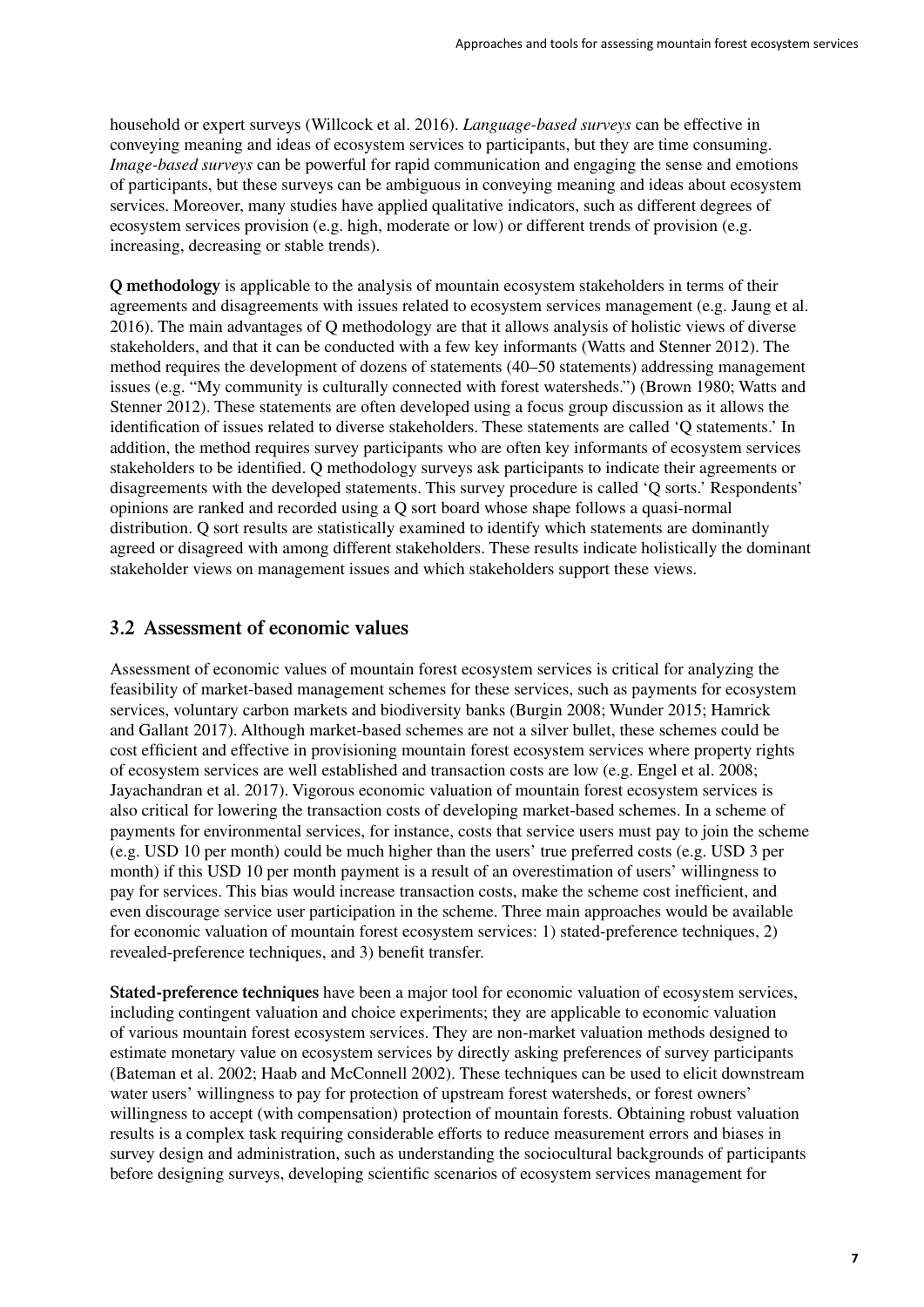<span id="page-17-0"></span>surveys, building credible scenarios so that participants would believe their welfare would be affected by their responses (e.g. their agreement with a new government tax), conducting pilot tests of surveys and obtaining informed consent from participants (Arrow and Solow 1993; Carson 2000; Bateman et al. 2002; Whittington and Pagiola 2012). Further caution is required when designing stated-preference surveys for communities in mountain forests whose economic values might differ culturally (e.g. no private property rights) or whose conceptual understandings differ (i.e. it may be a challenge for them to understand a concept of maximum willingness to pay) (e.g. Mangham et al. 2009; Kenter et al. 2011).

**Revealed-preference techniques** have been applied to economic valuation of ecosystem services by employing market data (Champ et al. 2003). These data include price premiums for rooms with a mountain view in a hotel, indicating economic values of scenic beauty of mountain landscapes (e.g. hedonic price method); transportation costs of tourists for cultural experiences of a tribe in a mountain area indicating the economic worth of cultural values of mountain landscapes (e.g. travel cost method); and carbon prices in the voluntary carbon market (e.g. Hamrick and Gallant 2017). Revealed-preference techniques are considered robust approaches to economic valuation since they are embedded in real market data. However, these techniques would not be applicable if no market data related to mountain forest ecosystem services were available. For this reason, stated-preference techniques are alternatives to these techniques for ecosystem services whose markets do not exist yet.

**Benefit transfer** has been applied for economic valuation of ecosystem services by applying their available economic values at one site (or 'study site' that is already being examined for economic valuation) to another similar site (or 'policy site' that will undergo policy analysis) (Rosenberger and Loomis 2003; Plummer 2009); the method is applicable to mountain forest ecosystem services if valuation data are available (e.g. Kubiszewski et al. 2013). In a simplistic way, the main steps involve 1) analyzing mountain forest ecosystem services at a policy site, such as species diversity and bird numbers in mountain landscapes for ecotourism; 2) reviewing the literature on economic values of these services at other sites; 3) selecting a study site based on the literature review and comparing ecosystem conditions between policy and potential study sites, such as bird type and habitat size; and 4) transferring economic values of selected services from a study site to a policy site (Rosenberger and Loomis 2003). The main advantages of this technique are time and cost savings, which are a key requirement of many policy analyses. However, the technique is subject to various errors, so it must be applied with caution and the application should follow guidelines, such as a thorough literature review of potential study sites, and validation of benefit transfer results (Rosenberger and Loomis 2003; Plummer 2009).

#### **3.3 Assessment of ecological values**

Assessment of ecological values is vital for the management of mountain forest ecosystem services since it supports quantifying ecosystem services; identifying service providers and users; analyzing temporal changes in services; measuring delivered services in payments for ecosystem services; allocating resources among competing uses of services; decision-making for sustainable land use; and selection of conservation priority sites (Chen et al. 2006; Naidoo et al. 2008; Nelson et al. 2009; Egoh et al. 2011; Burkhard et al. 2012a). Several modeling tools are available for assessing the ecological values of mountain forest ecosystem services (Burkhard et al. 2010; Hayha et al. 2015; Paudyal et al. 2015). These tools must be selected in regard to targeted ecosystem services for assessment, assessment scope and scale, available data, cost, time, technical capacity of stakeholders and available technical support. This section introduces four modeling tools potentially applicable to this assessment task: 1) the Toolkit for Ecosystem Service Site-based Assessment, 2) the Integrated Valuation of Ecosystem Services and Trade-offs Tool, 3) the Artificial Intelligence for Ecosystem Services, and 4) the Multiscale Integrated Models of Ecosystem Services.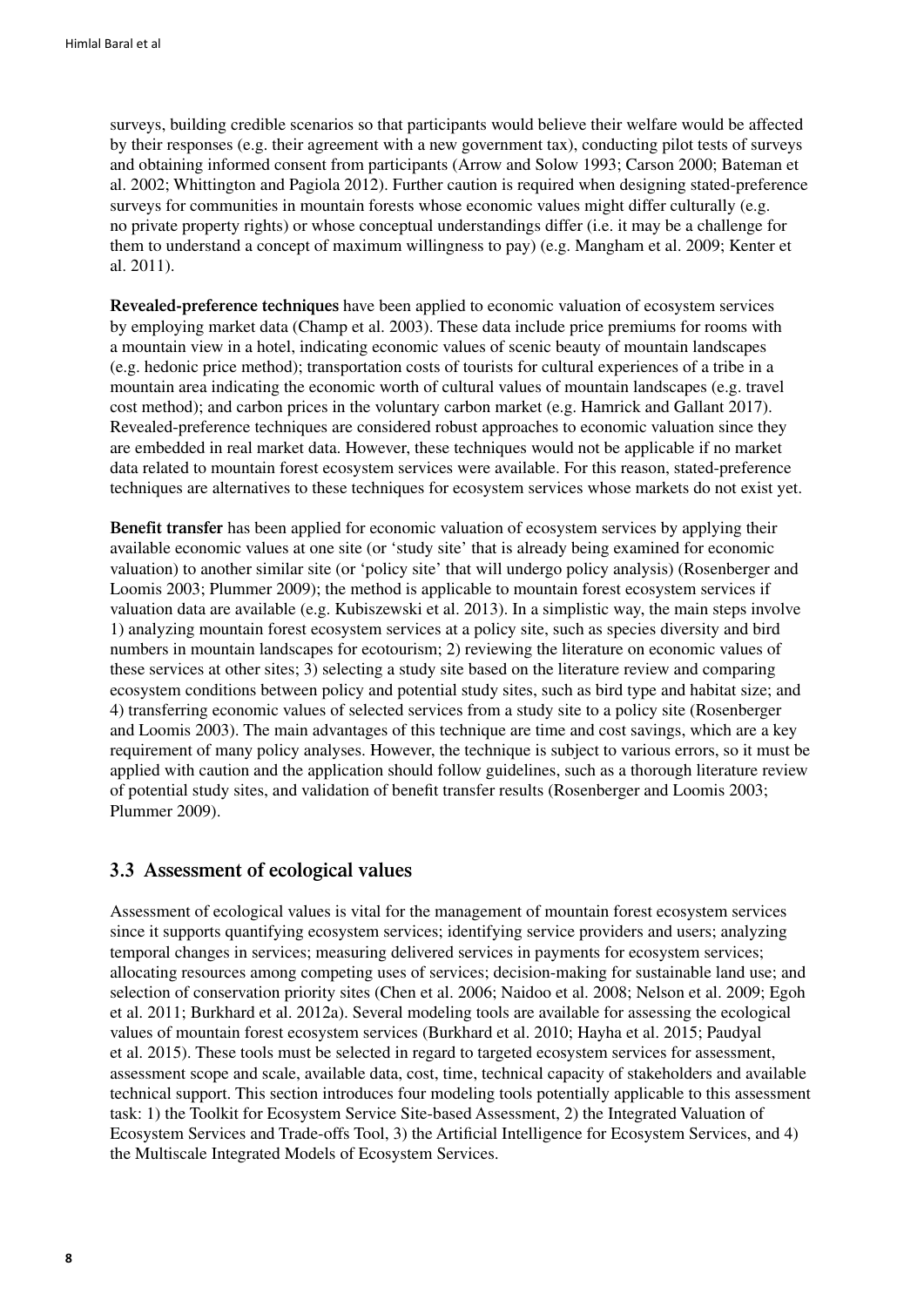**Toolkit for Ecosystem Service Site-based Assessment (TESSA)** has adopted a simple approach to assessing and monitoring ecosystem services at the site scale (Peh et al. 2013). The tool allows assessment of watershed services, wild goods, cultivated goods and recreation in mountain landscapes. One of the advantages of this tool is that it does not require any advance technical knowledge or financial resources (Peh et al. 2013). The tool provides a guideline that illustrates eight steps for the successful assessment of ecosystem services at a site scale. It mainly focuses on stakeholder identification and engagement to explore various ecosystem services and to understand ecosystem services rights and value systems that different stakeholders obtain. Another important feature of the tool is that it requires assessing and identifying policy or strategy gaps in ecosystem services management, so their assessment could improve these policies at the site or across a broader region. Although TESSA uses a simple approach and focuses on stakeholders, stakeholder identification and their effective engagement might still be challenging owing to the complexity of ecosystem services management.

**The Integrated Valuation of Ecosystem Services and Trade-offs Tool (InVEST)** is open-source software developed by the Natural Capital Project for assessment and valuation of ecosystem services (Sharp et al. 2016). The tool provides several established models for assessing ecosystem services related to mountain forests, including: water yield for reservoir hydropower production, nutrient delivery, sediment delivery, habitat quality, forest carbon, visitation of recreation and tourism and crop pollination from bees (Sharp et al. 2016). The tool is applicable for the spatially explicit valuation of mountain forest ecosystem services, and it assists in developing sustainable planning and making decisions related to the management of mountain forest landscapes (Sharp et al. 2016; Baral et al. 2009, 2013, 2014; Outeiro et al. 2015; Arunyawat and Shrestha 2016). InVEST has been widely used across various countries in many types of ecosystems to assist in decision-making (Polasky et al. 2011; Baral et al. 2014; Arunyawat and Shrestha 2016) and is currently being validated worldwide (Kareiva et al. 2011).

**Artificial Intelligence for Ecosystem Services (ARIES)** is a new methodology and web-based application designed to assess ecosystem services, including mountain forest ecosystem services (Villa et al. 2011, 2014). The tool can illuminate values of these services to humans and helps decisionmaking related to ecosystem services. Mountain forest ecosystem services assessible by this tool include carbon sequestration and storage, aesthetic views, flood regulation, sediment regulation, water supply and recreation (Bagstad et al. 2011). ARIES and the corresponding rapid assessment software toolkit can currently handle a sizable cross section of issues of ecosystem services management. The methods and models are being fine-tuned in case studies in Madagascar, USA, Mexico and Spain. Compared with TESSA and InVEST, however, ARIES would require higher technical capacity and more time to develop a model (e.g. Bagstad et al. 2011).

**The Multiscale Integrated Models of Ecosystem Services (MIMES)** is a suite of models for landuse change and decision-making for spatial planning, including forest landscapes (Boumans et al. 2015). These models quantify the effects of land use change on ecosystem services and are applicable at global, regional and local levels (Boumans et al. 2007, 2015; Grigg et al. 2009). The MIMES use input data from GIS sources and time series data to simulate ecosystem components under different scenarios defined by stakeholder inputs. These simulations can help stakeholders evaluate how development, management and land use decisions would affect natural and human-built capital (Grigg et al. 2009). However, development and application of the MIMES would require considerable time and technical expertise (Bagstad et al. 2013).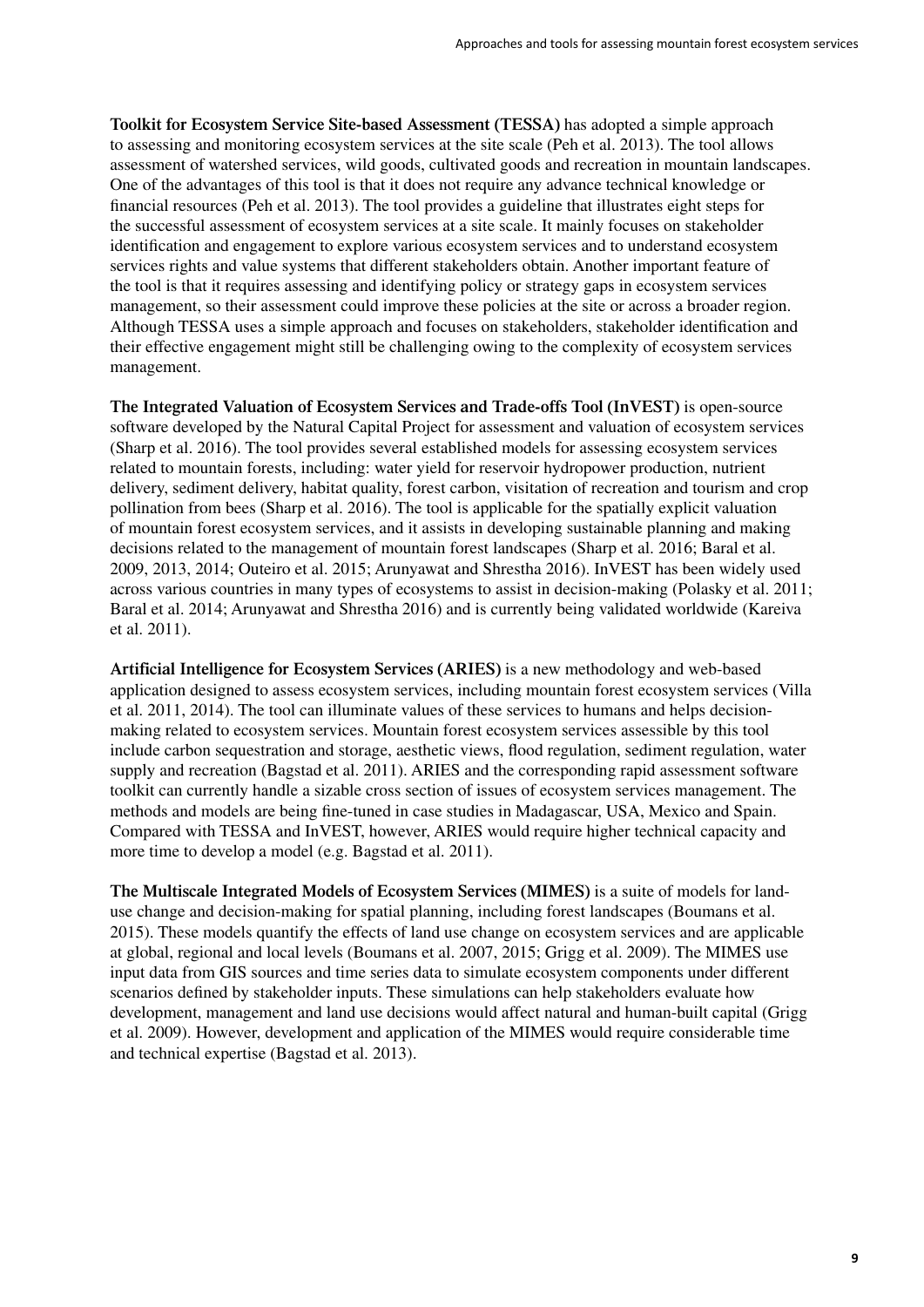### <span id="page-19-0"></span>**4 Case studies**

This section demonstrates five case studies of tool applications to assessment of mountain forest ecosystem services in Bhutan (using benefit transfer), India (using household and informant surveys), Indonesia (using Q methodology), Iran (using the InVEST) and Nepal (using participatory mapping and spatial analysis). These studies indicate negative or positive impacts of anthropogenically driven land use changes on the capacity of mountain forest ecosystems to provide services important for maintaining human well-being. Moreover, these studies show that restoration efforts to enhance one service of mountain forest ecosystems could compromise – or improve – another service, as various ecosystem services are in trade-off or complementary relationships.

### **4.1 Bhutan: Preliminary valuation of forest ecosystem services**

Kubiszewski et al. (2013) estimate the value of ecosystem services in Bhutan and identify service users at the local, national and global level to demonstrate the roles of ecosystem services in Bhutan's national well-being. The study applies the benefit transfer method based on the studies on valuation of ecosystem services in similar ecological conditions in Bhutan. The total value of ecosystem services was estimated as USD 15.5 billion per year, which was four times higher than the national gross domestic product. Eighteen different forest ecosystem services were identified, including five provisioning services, nine regulating services and four cultural services. The average total value of forest ecosystem services was over USD 14.5 billion per year and accounted for over 93 percent of the total ecosystem services in Bhutan. With 71 percent forest cover, Bhutan's forest contributes to global climate mitigation with a value equivalent to USD 3.5 billion per year. However, this study acknowledges that the ecosystem services as public goods and services cannot be exchanged or marketed in the monetary value. This economic valuation of ecosystem services helps our understanding of their contributions to societies in Bhutan and highlights the significance for policy decision-making and national accounting.

### **4.2 India: Wetland ecosystem services and livelihood interface in Assam**

Bhatta et al. (2016) assess drivers of ecosystem change, and the flow of ecosystem services impacting on local livelihood dependency at the local scale in the Maguri Mottapung wetland. This wetland is connected to mountain forest watersheds and is an important bird area in Assam state of India. The study employed both quantitative and qualitative analyses, including a semistructured questionnaire at the household level (10%), a focus group discussion, a key informant survey, and a stakeholder workshop identifying key drivers of change, community preference, ranking and value of various ecosystem services. The study showed that a total of 29 different ecosystem services are available, sustaining the livelihoods of local communities; however, many of them are declining. In particular, the fish stock is in critical decline, impacting directly on poor households. Unsustainable harvesting, siltation and use of chemicals in surrounding tea gardens are considered major drivers of wetland ecosystem change, and thus of the flow of ecosystem services. The study suggests the urgent need of a participatory management plan engaging local communities while developing government plans and programs at the local level.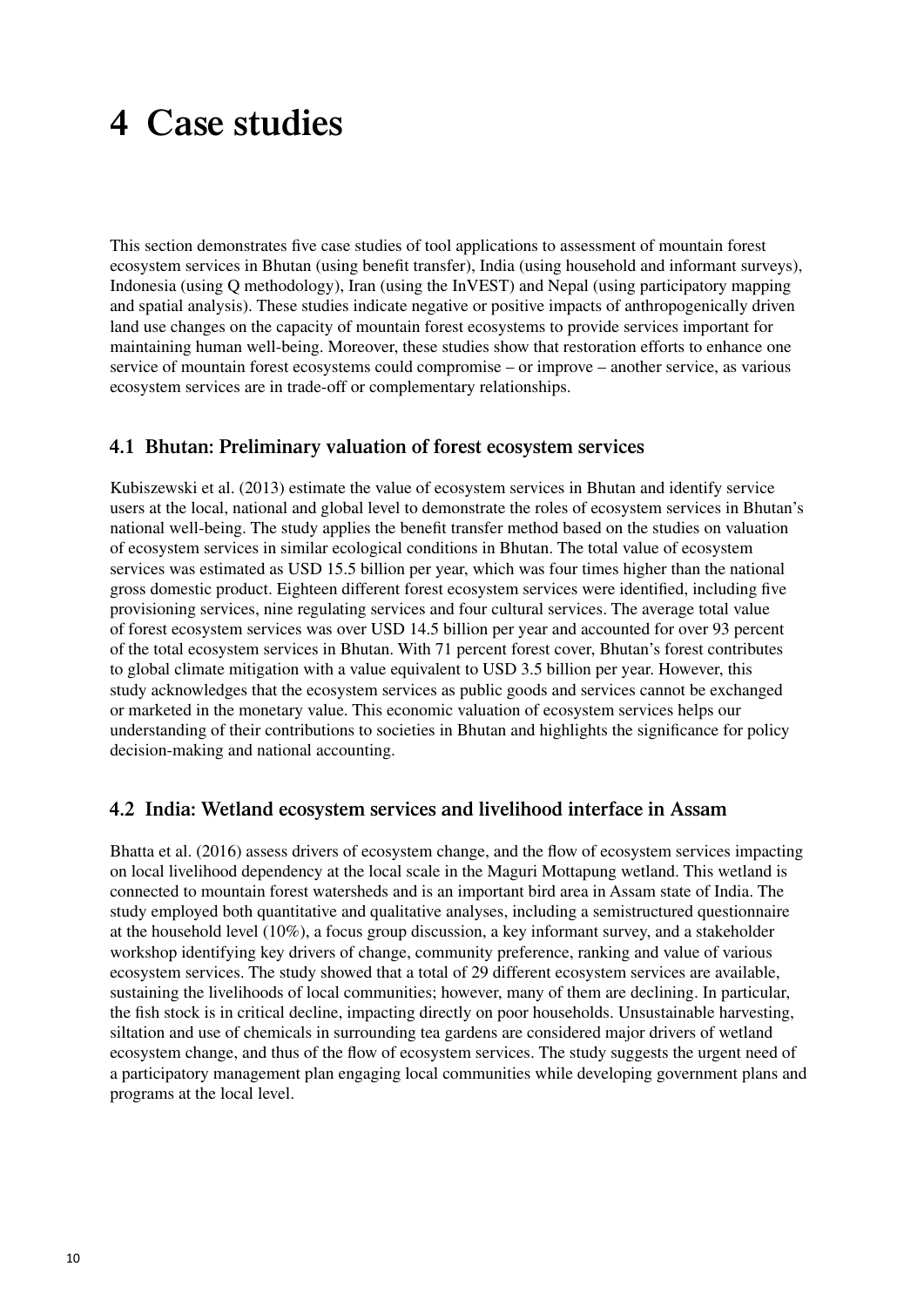### <span id="page-20-0"></span>**4.3 Indonesia: Q methodology analysis of forest watershed stakeholders in Lombok**

Jaung et al. (2016) apply Q methodology for an analysis of holistic perspectives of forest watershed stakeholders on certification of forest watershed services in Lombok, Indonesia. Upstream forest watersheds in Narmada district in Lombok are a source of piped water used in the Province of West Lombok. To protect these mountain forest watersheds, a scheme involving payments for environmental services has been implemented since 2010, where service providers are upstream forest communities; service users are piped-water consumers in West Lombok; and intermediaries are a multistakeholder institution (or Institusi Multi Pihak), local governments, NGOs and academics. Certification is a potential tool to improve monitoring of the scheme, but its application would be possible only when stakeholders support certification, as it is a market-based tool. The study used Q methodology to examine stakeholder perspectives on certification by interviewing nine key informants from the service providers, service users and intermediaries. Results indicated that these stakeholders had three major perspectives on certification: 1) cautious anticipation of improving the scheme through adoption of certification, 2) anticipation of benefits to upstream communities accrued through adoption of certification, and 3) skepticism about certification in general. These identified stakeholder perspectives support not only designing a certification system from the stakeholder perspectives, but also analyzing the feasibility of certification application for a payment for environmental services. Furthermore, these results revealed stakeholder perceptions about links among mountain forest ecosystem services (i.e. improvement of upstream biodiversity can support upstream watershed management).

### **4.4 Iran: Rapid assessment and scenario modeling of mountain ecosystem services**

Zarandian et al. (2016) assess multiple ecosystem services in Hyrcanian forests of northern Iran based on rapid, qualitative and quantitative modeling approaches (Figure 3). The unique Hyrcanian forests provide vital ecosystem services for diverse groups of beneficiaries. Although the region contains globally significant natural habitats for the conservation of biological diversity, it is experiencing a rapid rate of forest conversion mainly derived from housing and farming development. To analyze the roles of these forests, the study assesses multiple ecosystem services in the region. First, to identify key services and their statuses, the study combined land use and land cover remote sensing data with locally gathered qualitative data through expert value judgment and direct interviews with sample households. Using the Integrated Valuation of Ecosystem Services and Trade-offs (InVEST) tool, the study later quantified and mapped three prioritized services: habitat provision as a proxy for biodiversity, carbon storage and water balance. Assessment results indicated the current distributions of available services, and patterns of their temporal changes through a comparison between three plausible scenarios: 1) business as usual; 2) protection-based zoning, which reflects an expansion of the protected area boundary to prevent land use changes; and 3) collaborative zoning through redefining the protection boundary simultaneously with an adjustment to meet local stakeholders' objective of expansion of anthropogenic cover. According to the study, the regulated supply of ecosystem services is gradually declining as well as having impacts on the integrity of the region. However, application of multiple ecosystem services maps as outputs of the modeling process, which shows the accurate quantities and the ecosystem services hotspots across the landscape, can significantly inform the spatial planning of the region and reduce the conflicts among various stakeholders, potentially creating win–win solutions for all.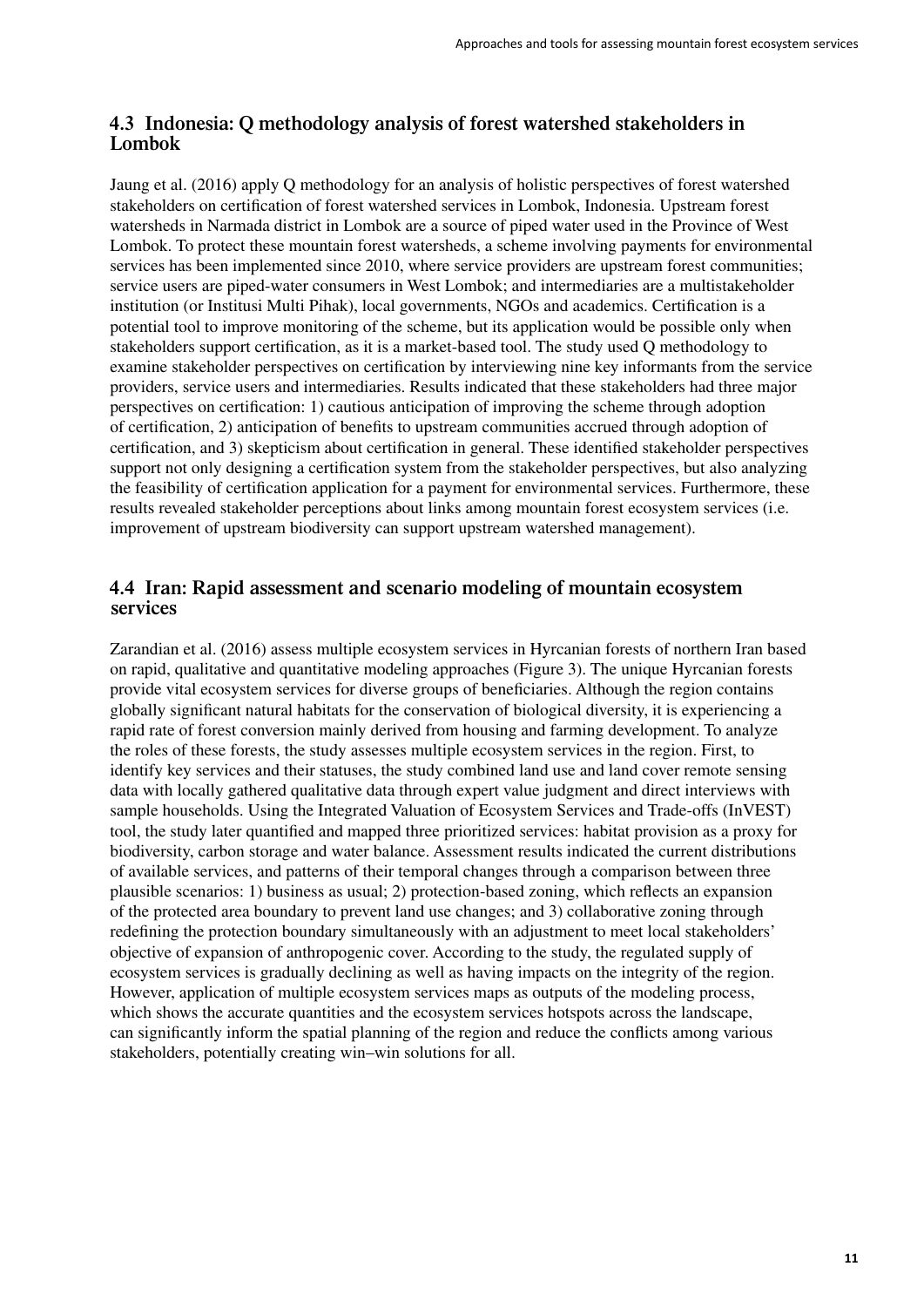<span id="page-21-0"></span>

**Figure 3. Research steps used by Zarandian et al. (2016).**

#### **4.5 Nepal: Rapid assessment and mapping of ecosystem services in communitymanaged forests**

Community forests (CFs) provide ecosystem services vital for local to global communities. Assessing and mapping ecosystem services are key requirements to creating an awareness of the values obtained from CFs amongst decision-makers for a base of policy and management decisions (Paudyal et al. 2017). However, the status and trend of change of these services in CFs have been little known because of a lack of clear policy, appropriate data, methods and tools in Nepal and similar data-poor countries (Paudyal et al. 2015). Using a case study of CFs at Charnawolti sub-watershed of Dolakha, Paudyal et al. (2015) assess a local community's prioritized ecosystem services and their perceptions of changes as a result of the implementation of community forestry in the middle hills of Nepal between 1990 and 2013 by combining a spatial analytical approach and participatory assessment techniques. The results showed that the substantial restoration of forests on degraded lands over the period of two decades as a result of community forestry has significantly increased the flow of ecosystem services and biodiversity that are beneficial for local, regional, national and international users. The study assessed a total of 19 ecosystem services important to the local communities in the sub-watershed, and local community members and experts prioritized timber, firewood, fresh water, carbon sequestration, water regulation, soil protection, landscape beauty as well as habitat for biodiversity for further planning and management of CFs. However, there were strong variations in the valuation of different ecosystem services between local people and experts, between genders, and between the various statuses and income classes in the local communities. The study demonstrates that a rapid approach using participatory tools, integrated with free-access satellite images and repeat photography, are suitable in this data-poor region. By interactively engaging with local people and experts, these tools can be used to quickly map and prioritize ecosystem services values as a valuable first step for integrating ecosystem services-based management into community forestry.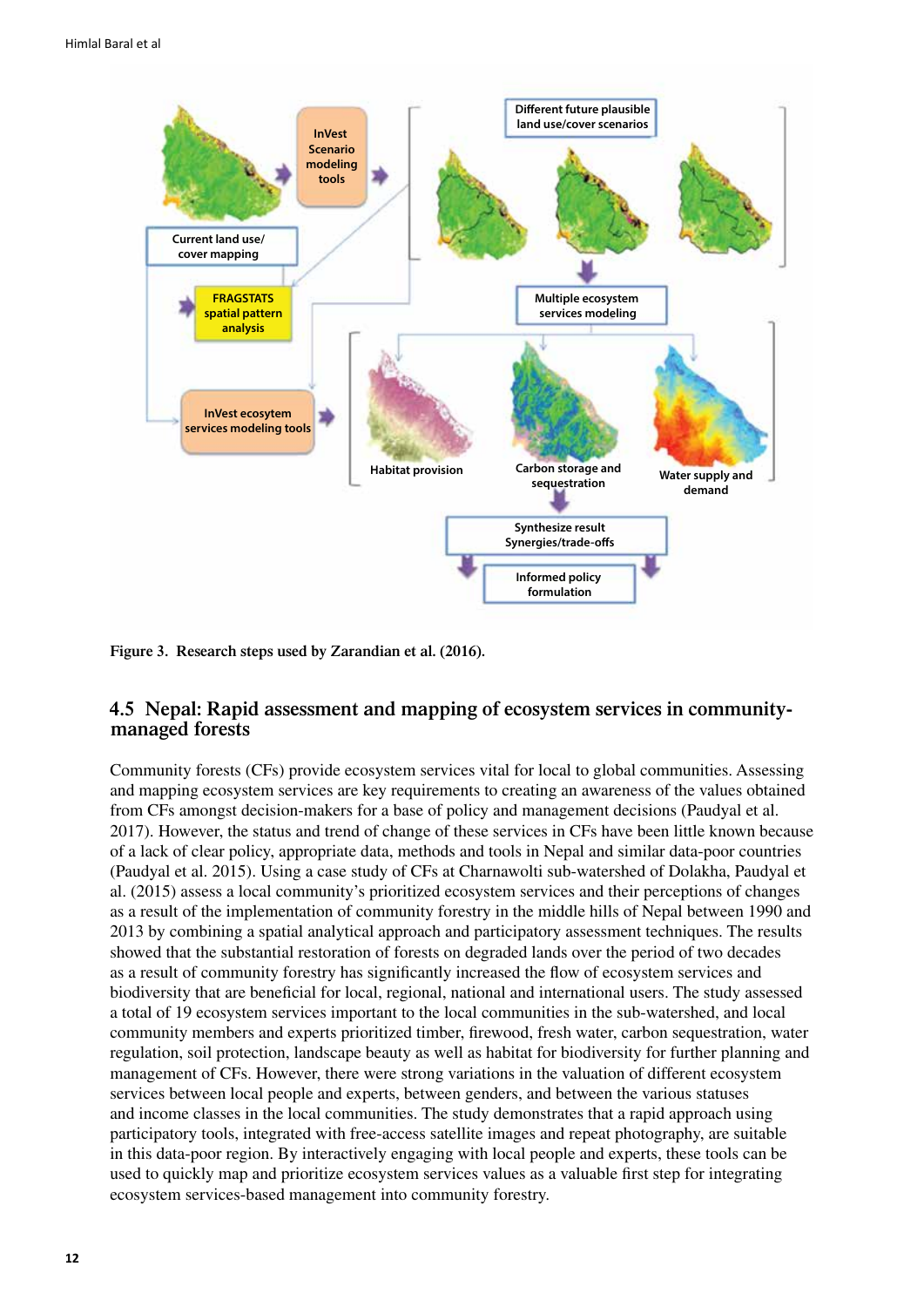### <span id="page-22-0"></span>**5 Assessment challenges**

This section discusses five challenges for assessing mountain forest ecosystem services: complexity of defining and classifying ecosystem services (Section 5.1); limited data on ecosystem services (Section 5.2); uncertainties associated with climate change (Section 5.3); diverse relationships among ecosystem services, including trade-offs and synergies (Section 5.4); and limitations of assessments when developing successful payments for ecosystem services in mountain landscapes (Section 5.5). These challenges must be considered in designing an assessment of mountain forest ecosystem services.

### **5.1 Complexity with definitions and classifications**

Multiple and complex definitions and classifications for ecosystem services often confuse ecosystem stakeholders and policy makers (Wallace 2008), including those for mountain forest ecosystem services. Ecosystem services have been classified in several ways depending on disciplines, purposes of ecosystem management and an understanding of their complexity (e.g. de Groot et al. 2002; MEA 2005; Wallace 2007; Costanza 2008; Fischer et al. 2009). One of the most widely applied classifications, for example, comes from the Millennium Ecosystem Assessment (MEA), which uses four broad categories: provisioning, regulating, cultural and supporting services (MEA 2005). However, Fisher et al. (2008) note the potential for double counting errors with the MEA classification if we attempt to value ecological processes (e.g. weathering, soil formation, nutrient cycling, etc.), which support multiple ecosystem services. Concerning any oversimplification of the complex and dynamic reality, moreover, Costanza (2008) proposes an alternative system that classifies each type of ecosystem services based on their spatial characteristics (e.g. origin, location and flows) and market characteristics (e.g. from excludable to non-excludable, and from rival to non-rival). On the other hand, many authors consider that a common definition and classification framework for ecosystem services remains a major challenge (Haines-Young and Potschin 2009), as studies on ecosystem services are often too singular, question dependent or context related (Burkhard et al. 2012a). Others argue that the definition of a common classification framework is neither feasible nor necessary (Costanza 2008). It is thus a complex matter to define and classify mountain forest ecosystem services, and such complexity challenges any assessment of these services.

### **5.2 Limited data**

Assessment of ecological values of mountain forest ecosystem services can be constrained by limited data and high data collection costs (e.g. Sharma et al. 2015). Although proxies are often used to quantify and map ecosystem services, these proxies might not fit into primary data for key ecosystem services, such as biodiversity, carbon storage and recreation; it is suggested that these proxies only be applied for a general assessment of ecosystem services and for identification of hotspots or priority sites for multiple ecosystem services (Eigenbrod et al. 2010). The very high-resolution remotely sensed images have the potential to fill this data gap on the forest cover change for quantifying associated mountain forest ecosystem services. However, these datasets are still not accessible in many developing countries due to the high cost of acquiring the dataset.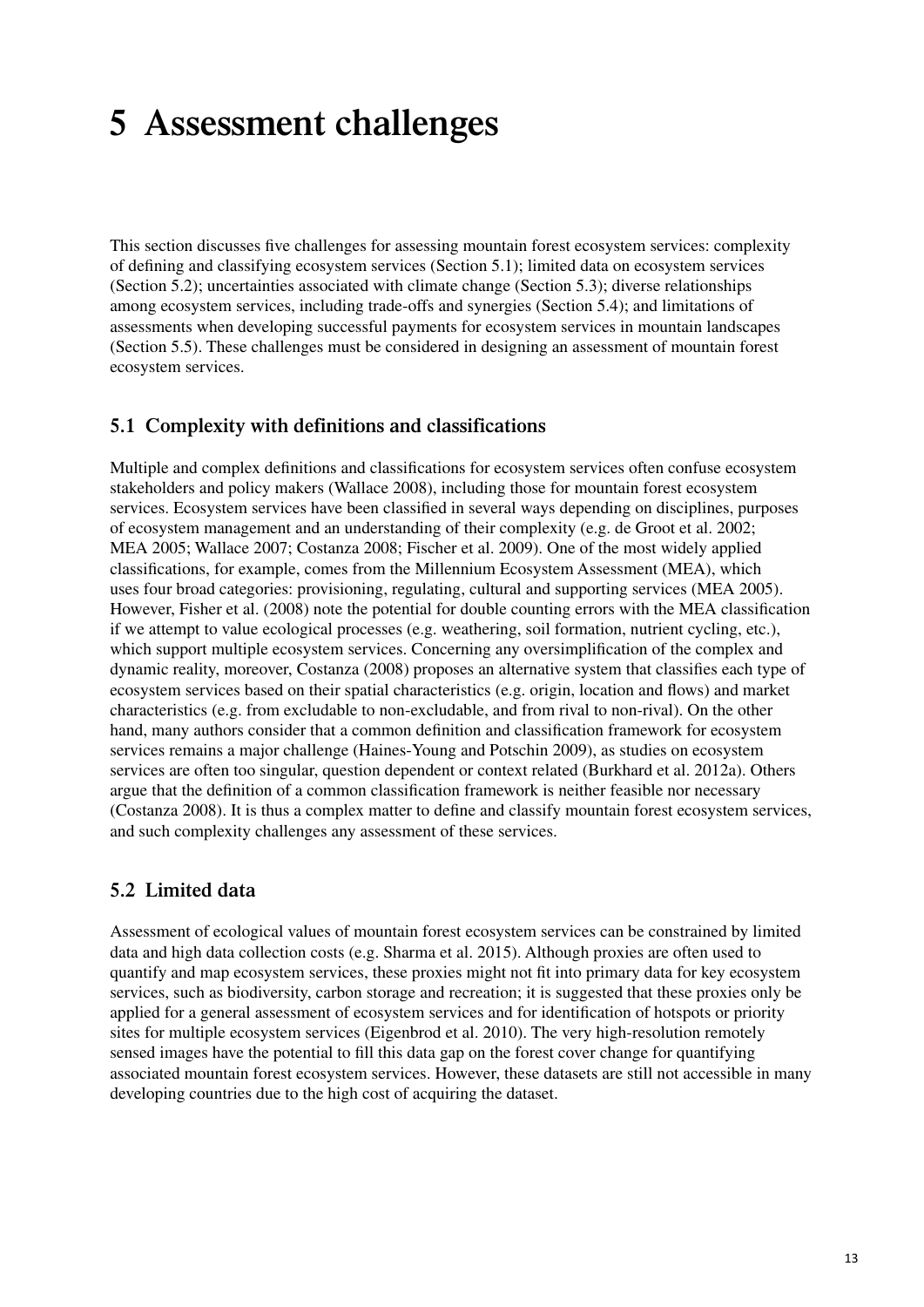### <span id="page-23-0"></span>**5.3 Uncertainties with climate change**

Global environmental changes, coupled with other stressors, are affecting the ability of mountain forest ecosystems to continuously provide the quality and quantity of ecosystem services. Assessments of climate change and its consequences for the provision of ecosystem services have been the focus of many studies (Pearing 2010; Dossena et al. 2012; Garcia-Lopez and Allue 2012; Jochum et al. 2012). However, there are still considerable debates and uncertainties on the nature and extent of impact due to variable projections and different climate change scenarios. Such ambiguity has hindered prompt adaptive responses, and societies may run the risk of going beyond critical tipping points (Bellamy and Hulme 2011; Lenton 2011).

### **5.4 Trade-offs and synergies among ecosystem services**

Assessment of mountain forest ecosystem services would be complex due to diverse relationships among these services, including trade-offs and synergies. Trade-offs among these services occur when an increase in one service leads to a decrease in another service, and these trade-offs represent important externalities in current approaches to ecosystem services management (Rodriguez et al. 2006; Bennett et al. 2009). Trade-offs can be classified based on spatial scale (e.g. location of tradeoffs), temporal scale (e.g. timing of trade-offs) and reversibility (e.g. the possibility of perturbed ecosystem services returning to an improved state) (MEA 2005; Rodriguez et al. 2006). Typically, trade-offs arise from management choices and specific management practices made by human society that can change the nature, magnitude and direction of services provided by ecosystems (MEA 2005; Rodriguez et al. 2006). For example, the development of large-scale hydropower in Bhutan could negatively affect biodiversity, soil conservation and downstream water quality. For this reason, TEEB Bhutan (n.d.) is assessing the potential impact of large-scale hydropower development on the provision of ecosystem services from the upstream mountains due to impacts of land use change in the upstream areas on the environment and the downstream areas.

Synergies occur when two or more services either increase or decrease together as a response to the same driver (Bennett et al. 2009). For example, a synergistic relationship exists among wildlife habitat and recreation opportunities in protected areas such as national parks and wildlife reserves. Protected areas not only provide better habitat for wildlife but also enhance opportunities for recreation and ecotourism (Lindsey et al. 2007). To assess synergies between services, it is necessary to monitor diverse bundles of ecosystem services from different conversion and management states (Braat and de Groot 2012).

### **5.5 Payments for ecosystem services**

Although ecosystem services assessment is required for development of payments for ecosystem services in mountain forest landscapes, assessment alone is not sufficient for successful development. Rather, development of this scheme requires that additional conditions are met, such as well-defined property rights of mountain forest ecosystem services, sufficient demand for services from users, strong institutional capacity for administrating and monitoring payments for ecosystem services, and low transaction costs (e.g. Paudyal et al. 2018a; Wunder 2005, 2015; Engel et al. 2008). Payments for ecosystem services are a scheme designed to trade services between users (e.g. downstream water users) and providers (e.g. upstream forest owners) (Wunder 2015). It might support conservationeffective and cost-efficient management of mountain forest ecosystem services, but only if all the abovementioned conditions are met, since these conditions are prerequisites for 'conditionality.' Conditionality is a key criterion used to define payments for ecosystem services (Wunder 2015). For instance, it encourages service providers to deliver ecosystem services since they would not receive compensations without service delivery. However, conditionality cannot be established if property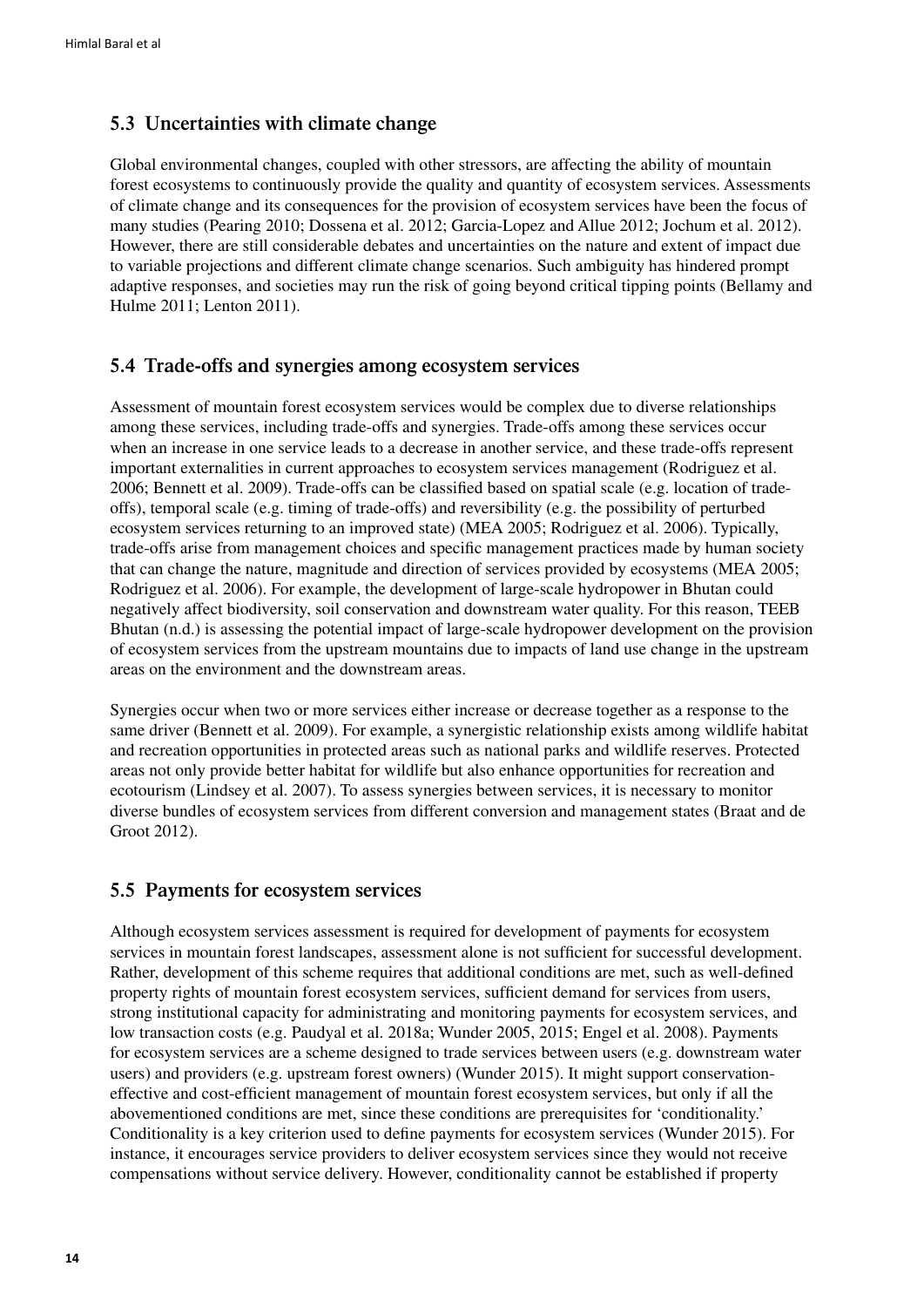rights of mountain forest ecosystem services do not exist; service users have low demand for services; stakeholders have limited capacity for administrative and technical management of ecosystem services; and/or transaction of ecosystem services is too costly. Therefore, ecosystem services assessment alone does not suffice for successful development of payments for ecosystem services in mountain forest landscapes. Rather, other conditions for conditionality should be met as well.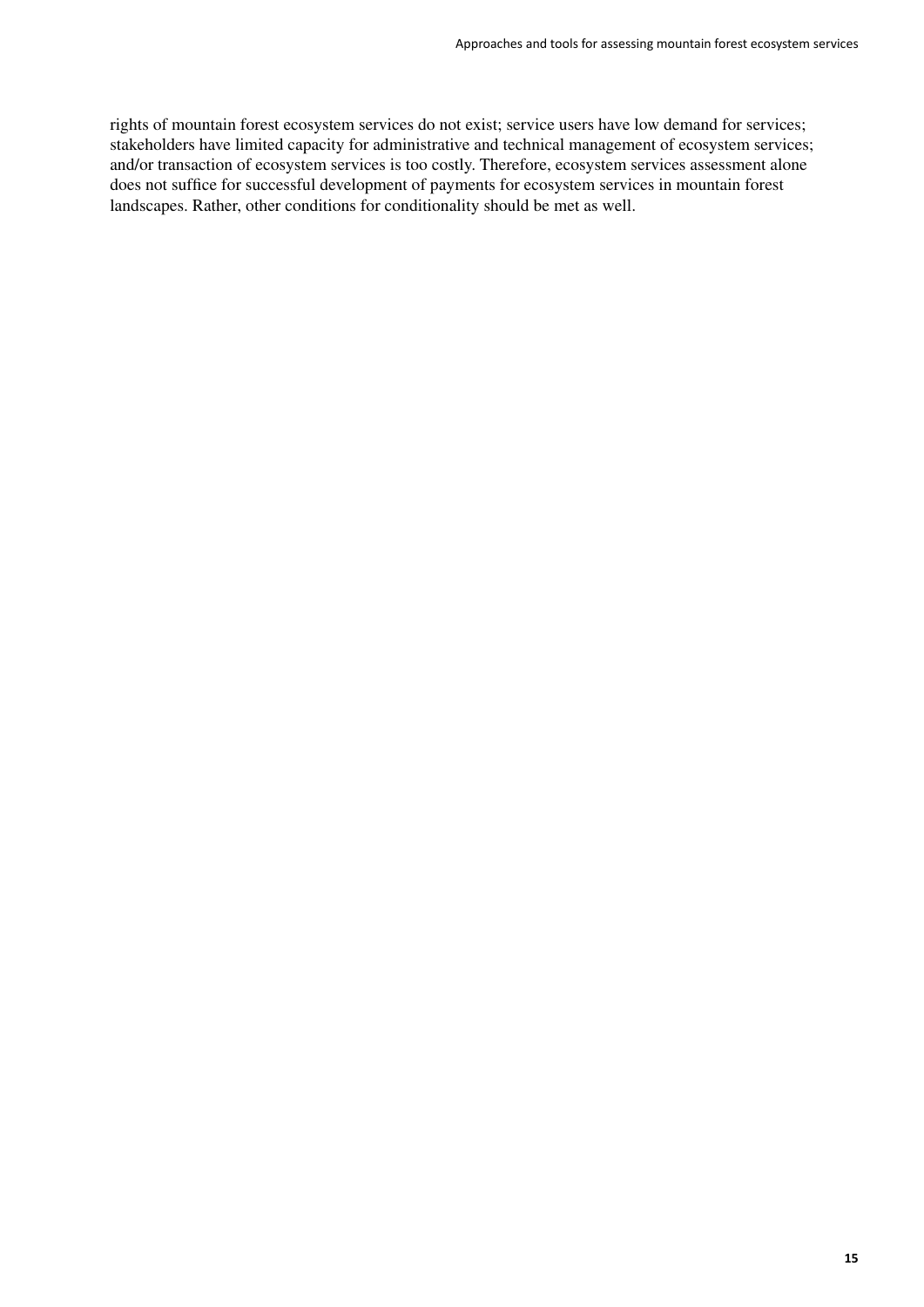### <span id="page-25-0"></span>**6 Conclusions**

Mountain forest landscapes benefit not only the livelihoods of those living in mountain landscapes, but also those living downstream. Assessing these benefits from sociocultural, economic and ecological perspectives is a vital component of the sustainable management of mountain forest ecosystem services. To support the assessment, this paper reviewed 1) potential tools for the assessment of sociocultural, economic and ecological values of these services, 2) case studies of tool applications in Bhutan, India, Indonesia, Iran and Nepal, and 3) existing challenges for assessment. Sociocultural values could be assessed by focus group discussions, participatory mapping tools, household or expert surveys, and Q methodology. Economic values could be assessed by stated-preference techniques, revealed-preference techniques and benefit transfer. Ecological values could be assessed by several modeling tools, such as the Toolkit for Ecosystem Service Site-based Assessment, the Integrated Valuation of Ecosystem Services and Trade-offs Tool, the Artificial Intelligence for Ecosystem Services tool, and the Multiscale Integrated Models of Ecosystem Services. Furthermore, case studies demonstrated an application of benefit transfer in Bhutan; stakeholder and household survey analyses in India; an application of Q methodology to stakeholder perceptions of certification application to a payment for ecosystem services in Indonesia; an application of the InVEST in Iran; and participatory mapping and spatial analysis in Nepal. The paper also addressed the fact that the design of ecosystem services assessment needs to consider assessment challenges, including the complexity of defining and classifying ecosystem services, limited data of ecosystem services, uncertainties associated with climate change, complex relationships among ecosystem services, and limitations of the assessment tool involved in building successful payments for ecosystem services.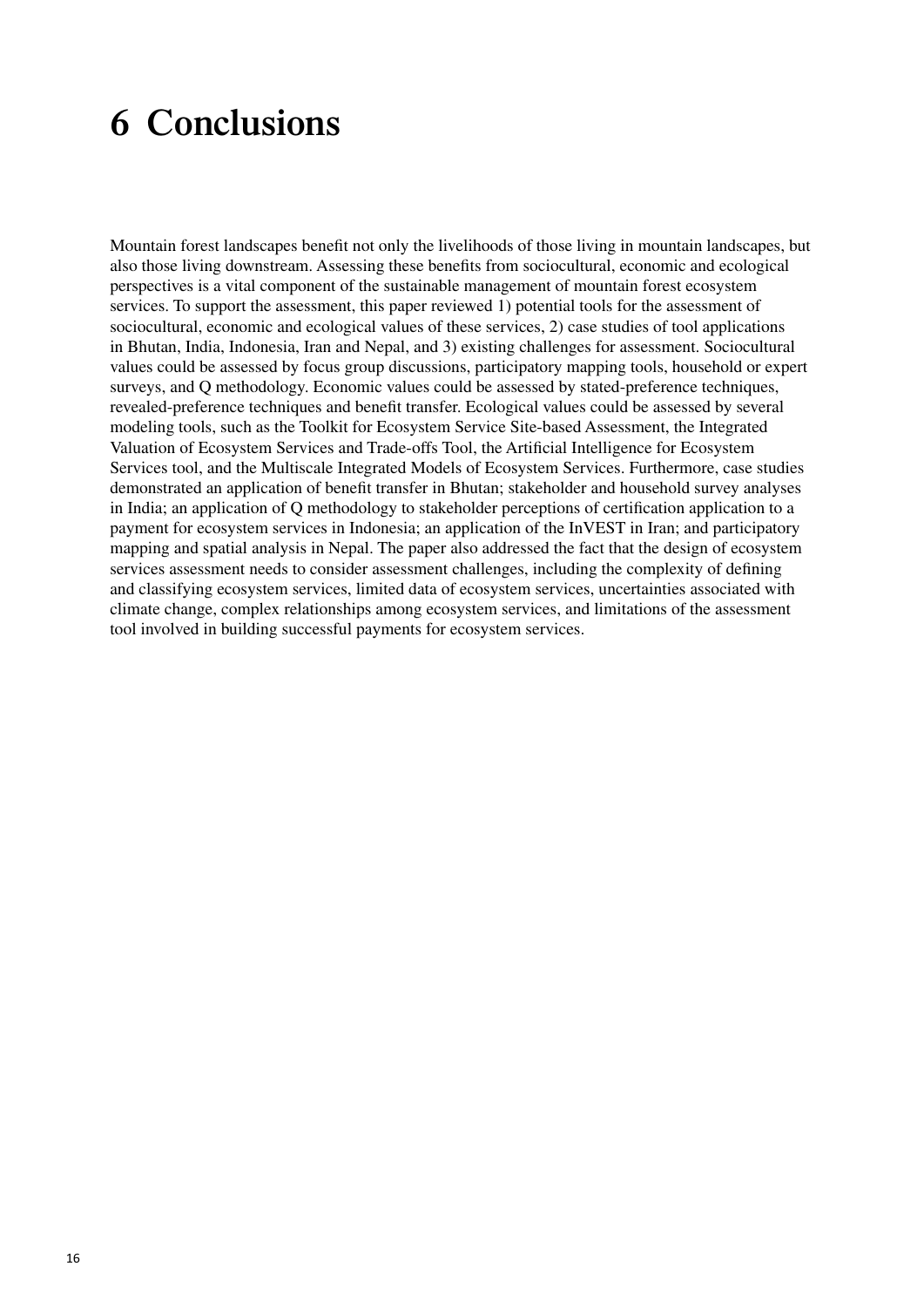### <span id="page-26-0"></span>**References**

- Acevedo P, Farfán MÁ, Márquez AL, Delibes-Mateos M, Real R and Vargas JM. 2011. Past, present and future of wild ungulates in relation to changes in land use. *Landscape Ecology 26*(1):19–31.
- Arrow K, Solow R, Portney PR, Leamer EE, Radner R and Schuman H. 1993. Report of the NOAA panel on contingent valuation. *Federal Register 58*(10):4601–14.
- Bagstad KJ, Villa F, Johnson GW and Voigt B. 2011. ARIES Artificial Intelligence for Ecosystem Services: A guide to models and data, version 1.0. ARIES report series n.1.
- Bagstad KJ, Semmens DJ, Waage S and Winthrop R. 2013. A comparative assessment of decisionsupport tools for ecosystem services quantification and valuation. *Ecosystem Services 5*:27–39.
- Baral H, Kasel S, Keenan R, Fox J and Stork N. 2009. GIS-based classification, mapping and valuation of ecosystem services in production landscapes: A case study of the Green Triangle region of south-eastern Australia. *In* Thistlethwaite R, Lamb D and Haines R, eds. *Forestry: A Climate of Change*. Caloundra, Queensland, Australia: Proceedings of the IFA Conference, Caloundra. 64–71.
- Baral H, Keenan RJ, Fox JC, Stork NE and Kasel S. 2013. Spatial assessment of ecosystem goods and services in complex production landscapes: A case study from south-eastern Australia. *Ecological Complexity 13*:35–45.
- Baral H, Keenan RJ, Sharma SK, Stork NE and Kasel S. 2014. Spatial assessment and mapping of biodiversity and conservation priorities in a heavily modified and fragmented production landscape in north-central Victoria, Australia. *Ecological Indicators 36*:552–62.
- Bateman IJ, Carson RT, Day B, Hanemann M, Hanley N, Hett T, Jones-Lee M, Loomes G, Mourato S, Ozdemiroglu E, et al. 2002. *Economic Valuation with Stated Preference Techniques: A Manual*. Cheltenham: Edward Elgar Publishing Limited.
- Bellamy R and Hulme M. 2011. Beyond the tipping point: understanding perceptions of abrupt climate change and their implications. *Weather, Climate, and Society 3*(1):48–60.
- Bennett EM, Peterson GD and Gordon LJ. 2009. Understanding relationships among multiple ecosystem services. *Ecology Letters 12*(12):1394–404.
- Bhatta LD, Chaudhary S, Pandit A, Baral H, Das PJ and Stork NE. 2016. Ecosystem service changes and livelihood impacts in the Maguri-Mottapung wetlands of Assam, India. *Land 5*(2), 15.
- Bloor M. 2001. *Focus Groups in Social Research*. London: Sage.
- Boumans R and Costanza R. 2007. The Multiscale Integrated Earth Systems Model (MIMES): the dynamics, modeling and valuation of ecosystem services. *Issues in Global Water System Research 2*:10–11.
- Boumans R, Roman J, Altman I and Kaufman L. 2015. The Multiscale Integrated Model of Ecosystem Services (MIMES): Simulating the interactions of coupled human and natural systems. *Ecosystem Services 12*:30–41.
- Boyd J and Banzhaf S. 2007. What are ecosystem services? The need for standardized environmental accounting units. *Ecological Economics 63*(2–3):616–626.
- Braat LC and de Groot R. 2012. The ecosystem services agenda: bridging the worlds of natural science and economics, conservation and development, and public and private policy. *Ecosystem Services 1*(1):4–15.
- Brown SR. 1980. *Political Subjectivity: Applications of Q Methodology in Political Science*. New Haven: Yale University Press.
- Burgin S. 2008. BioBanking: an environmental scientist's view of the role of biodiversity banking offsets in conservation. *Biodiversity and Conservation 17*(4):807–816.
- Burkhard B, Kroll F, Nedkov S and Müller F. 2012a. Mapping ecosystem service supply, demand and budgets. *Ecological Indicators 21*:17–29.
- Burkhard B, de Groot R, Costanza R, Seppelt R, Jørgensen SE and Potschin M. 2012b. Solutions for sustaining natural capital and ecosystem services. *Ecological Indicators 21*:1–6.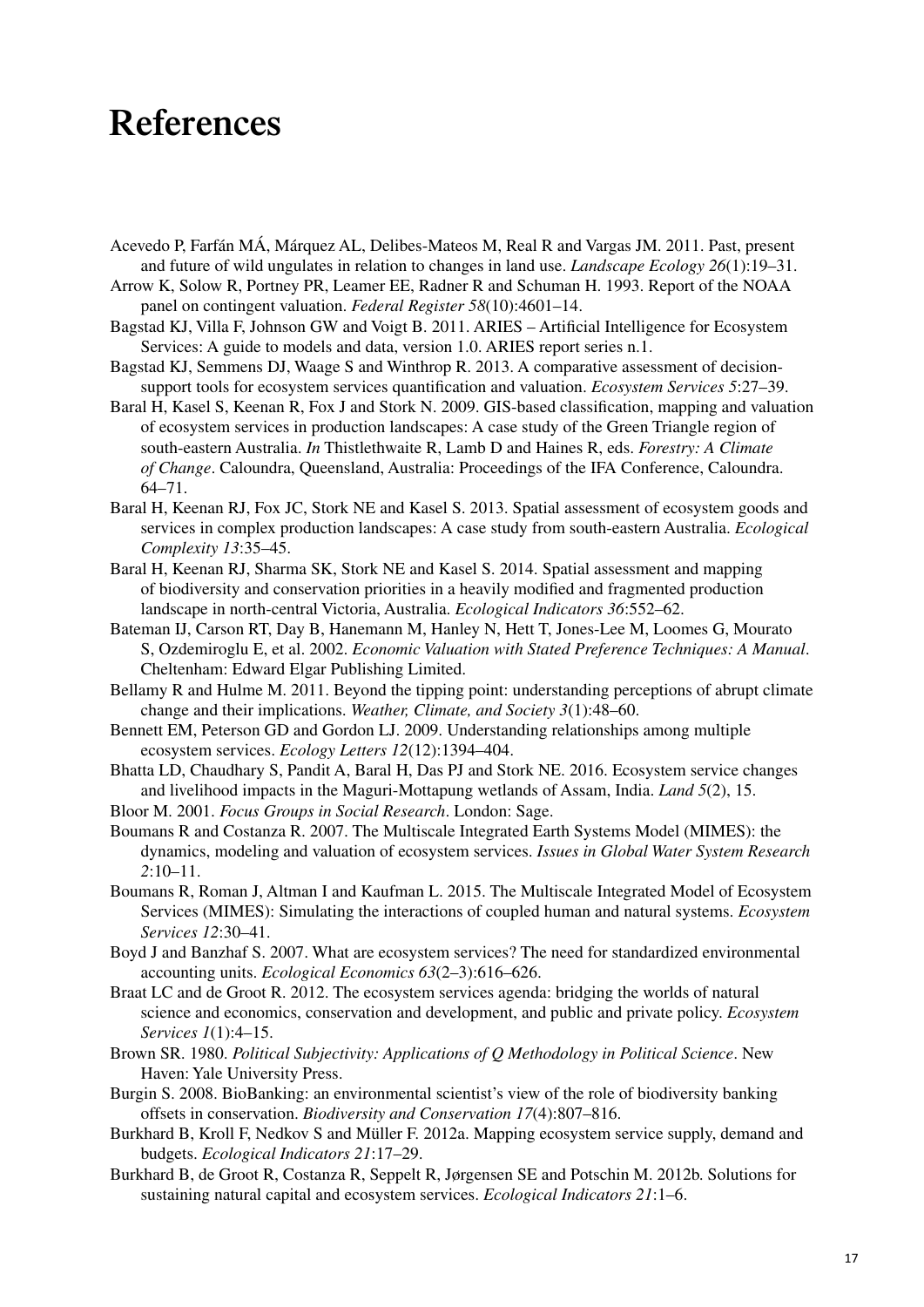- Busch M, La Notte A, Laporte V and Erhard M. 2012. Potentials of quantitative and qualitative approaches to assessing ecosystem services. *Ecological indicators 21*:89–103.
- Carson RT. 2000. Contingent valuation: a user's guide. *Environmental Science & Technology 34*(8):1413–8.
- Champ PA, Boyle KJ and Brown TC. 2003. *A Primer on Nonmarket Valuation.* Vol. 3. Boston: Springer.
- Chan KMA, Satterfield T and Goldstein J. 2012. Rethinking ecosystem services to better address and navigate cultural values. *Ecological Economics 74*:8–18.
- Corbett J. 2009. *Good Practices in Participatory Mapping*. Rome: International Fund for Agricultural Development (IFAD).
- Costanza R. 2008. Ecosystem services: multiple classification systems are needed. *Biological Conservation 141*(2):350–52.
- Costanza R, d'Arge R, de Groot R, Farber S, Grasso M, Hannon B, Limburg K, Naeem S, O'Neill RV, Paruelo J, Raskin RG, Sutton P and van der Belt M. 1997. The value of the world's ecosystem services and natural capital. *Nature* 387: 253-260.
- Costanza R, de Groot R, Sutton P, van der Ploeg S, Anderson SJ, Kubiszewski I, Farber S and Turner RK. 2014. Changes in the global value of ecosystem services. *Global Environmental Change 26*:152–8.
- Daily G. 1997. *Nature's Services: Societal Dependence on Natural Ecosystems*. Washington, DC, Covelo, and California: Island Press.
- de Groot RS, Wilson MA and Boumans RMJ. 2002. A typology for the classification, description and valuation of ecosystem functions, goods and services. *Ecological Economics 41*(3):393–408.
- Dossena M, Yvon-Durocher G, Grey J, Montoya JM, Perkins DM, Trimmer M and Woodward G. 2012. Warming alters community size structure and ecosystem functioning. *Proceedings of the Royal Society of London B: Biological Sciences 279*(1740):3011–9.
- Egoh BN, Reyers B, Rouget M and Richardson DM. 2011. Identifying priority areas for ecosystem service management in South African grasslands. *Journal of Environmental Management 92*(6):1642–50.
- Eigenbrod F, Armsworth PR, Anderson BJ, Heinemeyer A, Gillings S, Roy DB, Thomas CD and Gaston KJ. 2010. The impact of proxy-based methods on mapping the distribution of ecosystem services. *Journal of Applied Ecology 47*(2):377–85.
- Engel S, Pagiola S and Wunder S. 2008. Designing payments for environmental services in theory and practice: An overview of the issues. *Ecological Economics 65*(4):663–74.
- [FAO] Food and Agriculture Organization of the United Nations. 2015. Global Forest Resources Assessment 2015 Desk reference. Rome: FAO.
- Farber S, Costanza R, Childers DL, Erickson J, Gross K, Grove M, Hopkinson CS, Kahn J, Pincetl S and Troy A. 2006. Linking ecology and economics for ecosystem management. *Bioscience 56*(2):121–33.
- Fisher B, Turner RK and Morling P. 2009. Defining and classifying ecosystem services for decision making. *Ecological Economics 68*(3):643–53.
- Foley JA, DeFries R, Asner GP, Barford C, Bonan G, Carpenter SR, Chapin FS, Coe MT, Daily GC and Gibbs HK. 2005. Global consequences of land use. *Science 309*(5734):570–74.
- Gleeson EH, von Dach SW, Flint CG, Greenwood GB, Price MF, Balsiger J, Nolin A and Vanacker V. 2016. Mountains of our future Earth: Defining priorities for mountain research - A synthesis from the 2015 Perth III conference. *Mountain Research and Development 36*(4):537–48.
- Grêt-Regamey A, Brunner SH and Kienast F. 2012. Mountain ecosystem services: Who cares? *Mountain Research and Development 32*(S1):S23–S34.
- Grigg A, Cullen Z, Foxall J, Crosbie L, Jamison L and Brito R. 2009. The Ecosystem Services Benchmark. A Guidance Document, Fauna and Flora International. Geneva: UNEP Financial Initiative.
- Haab TC and McConnell KE. 2002. *Valuing Environmental and Natural Resources: The Econometrics of Non-market Valuation*. Cheltenham: Edward Elgar.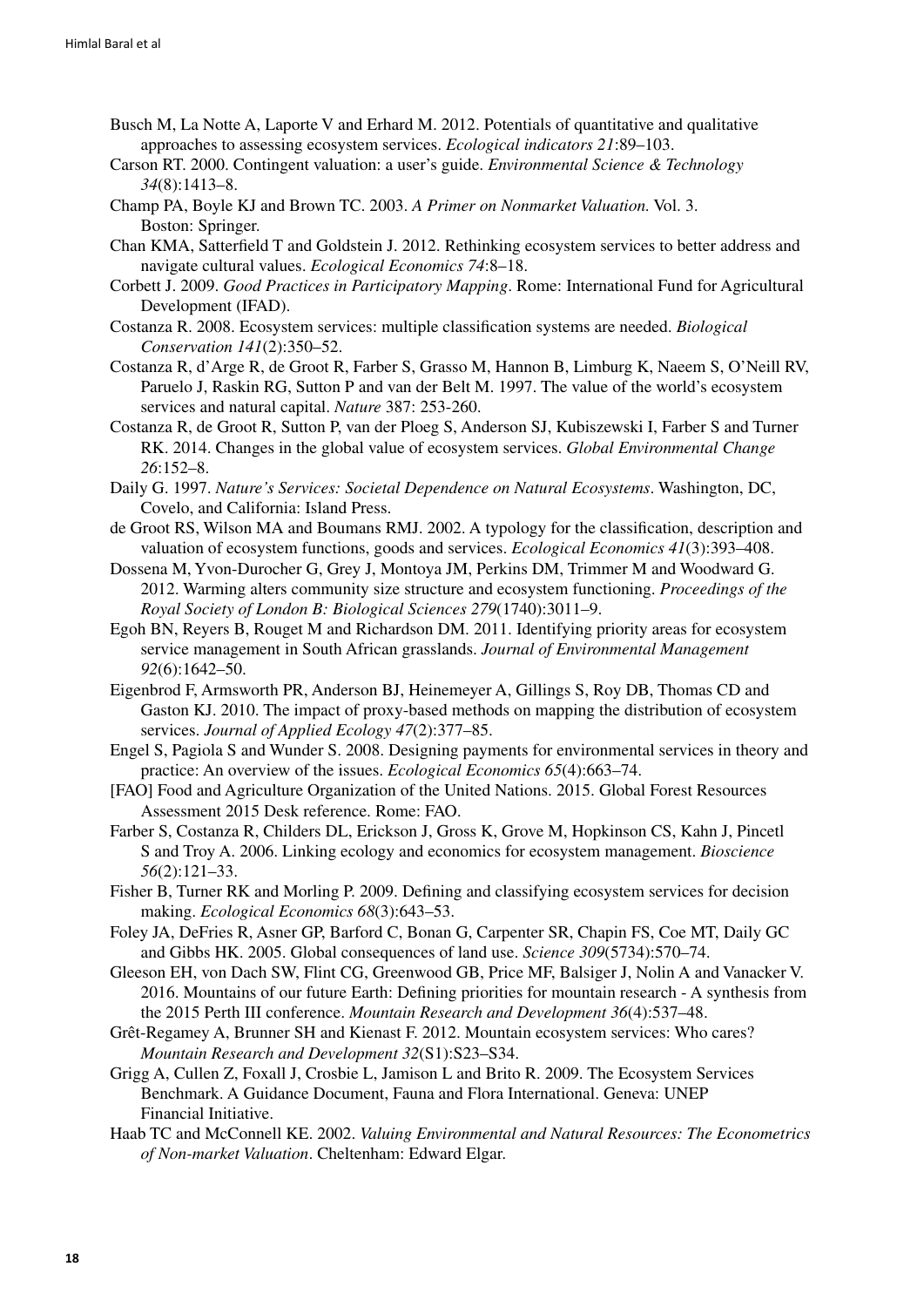- Haines-Young R, Potschin M and Kienast F. 2012. Indicators of ecosystem service potential at European scales: mapping marginal changes and trade-offs. *Ecological Indicators 21*:39–53.
- Hamrick K and Gallant M. 2017. *Unlocking Potential: State of the Voluntary Carbon Markets 2017*. Washington, DC: Forest Trends.
- Hector A and Bagchi R. 2007. Biodiversity and ecosystem multifunctionality. *Nature 448*(7150):188.
- Hensher DA, Rose JM and Greene WH. 2005. *Applied Choice Analysis: A Primer*. Cambridge: Cambridge University Press.
- Infield M, Morse-Jones S and Anthem H. 2015. *Guidance for the Rapid Assessment of Cultural Ecosystem Services (GRACE): Version 1*. Cambridge: Fauna & Flora International.
- Jacobs S, Dendoncker N, Martín-López B, Barton DN, Gomez-Baggethun E, Boeraeve F, McGrath FL, Vierikko K, Geneletti D, Sevecke KJ, et. al. 2016. A new valuation school: Integrating diverse values of nature in resource and land use decisions. *Ecosystem Services 22*:213–20.
- Jaung W, Putzel L, Bull GQ, Kozak R and Markum. 2016. Certification of forest watershed services: A Q methodology analysis of opportunities and challenges in Lombok, Indonesia. *Ecosystem Services 22(*Part A):51–59.
- Jayachandran S, de Laat J, Lambin EF, Stanton CY, Audy R and Thomas NE. 2017. Cash for carbon: A randomized trial of payments for ecosystem services to reduce deforestation. *Science 357*(6348):267–73.
- Jochum M, Schneider FD, Crowe TP, Brose U and O'Gorman EJ. 2012. Climate-induced changes in bottom-up and top-down processes independently alter a marine ecosystem. *Philosophical Transactions of the Royal Society of London B: Biological Sciences 367*(1605):2962–70.
- Kareiva P. 2011. *Natural Capital: Theory and Practice of Mapping Ecosystem Services*. New York: Oxford University Press.
- Kenter JO, Hyde T, Christie M and Fazey I. 2011. The importance of deliberation in valuing ecosystem services in developing countries-evidence from the Solomon Islands. *Global Environmental Change 21*(2):505–21.
- Kubiszewski I, Costanza R, Dorji L, Thoennes P and Tshering K. 2013. An initial estimate of the value of ecosystem services in Bhutan. *Ecosystem Services 3*:e11–e21.
- Kumar M and Kumar P. 2008. Valuation of the ecosystem services: a psycho-cultural perspective. *Ecological Economics 64*(4):808–19.
- Lenton TM. 2011. Early warning of climate tipping points. *Nature Climate Change 1*(4):201.
- Lindsey PA, Alexander R, Mills MGL, Romañach S and Woodroffe R. 2007. Wildlife viewing preferences of visitors to protected areas in South Africa: implications for the role of ecotourism in conservation. *Journal of Ecotourism 6*(1):19–33.
- Luck GW, Chan K and Fay JP. 2009. Protecting ecosystem services and biodiversity in the world's watersheds. *Conservation Letters 2*(4):179–88.
- Mangham LJ, Hanson K and McPake B. 2009. How to do (or not to do). Designing a discrete choice experiment for application in a low-income country. *Health Policy and Planning 24*(2):151–58.
- Maynard S, James D and Davidson A. 2010. The development of an ecosystem services framework for South East Queensland. *Environmental Management 45*(5):881–95.
- [MEA] Millennium Ecosystem Assessment. 2005. *Ecosystems and Human Well-being: Synthesis*. Washington, DC: Island Press.
- Naidoo R, Balmford A, Costanza R, Fisher B, Green RE, Lehner B, Malcolm T and Ricketts TH. 2008. Global mapping of ecosystem services and conservation priorities. *Proceedings of the National Academy of Sciences 105*(28):9495–500.
- Nasi R, Wunder S and Campos JJ. 2002. *Forest ecosystem services: can they pay our way out of deforestation?* Costa Rica: Forestry Roundtable; Center for International Forestry Research (CIFOR). Second Session of the United Nations Forum on Forests (UNFF II).
- Nelson E, Mendoza G, Regetz J, Polasky S, Tallis H, Cameron D, Chan K, Daily GC, Goldstein J and Kareiva PM. 2009. Modeling multiple ecosystem services, biodiversity conservation, commodity production, and tradeoffs at landscape scales. *Frontiers in Ecology and the Environment 7*(1):4–11.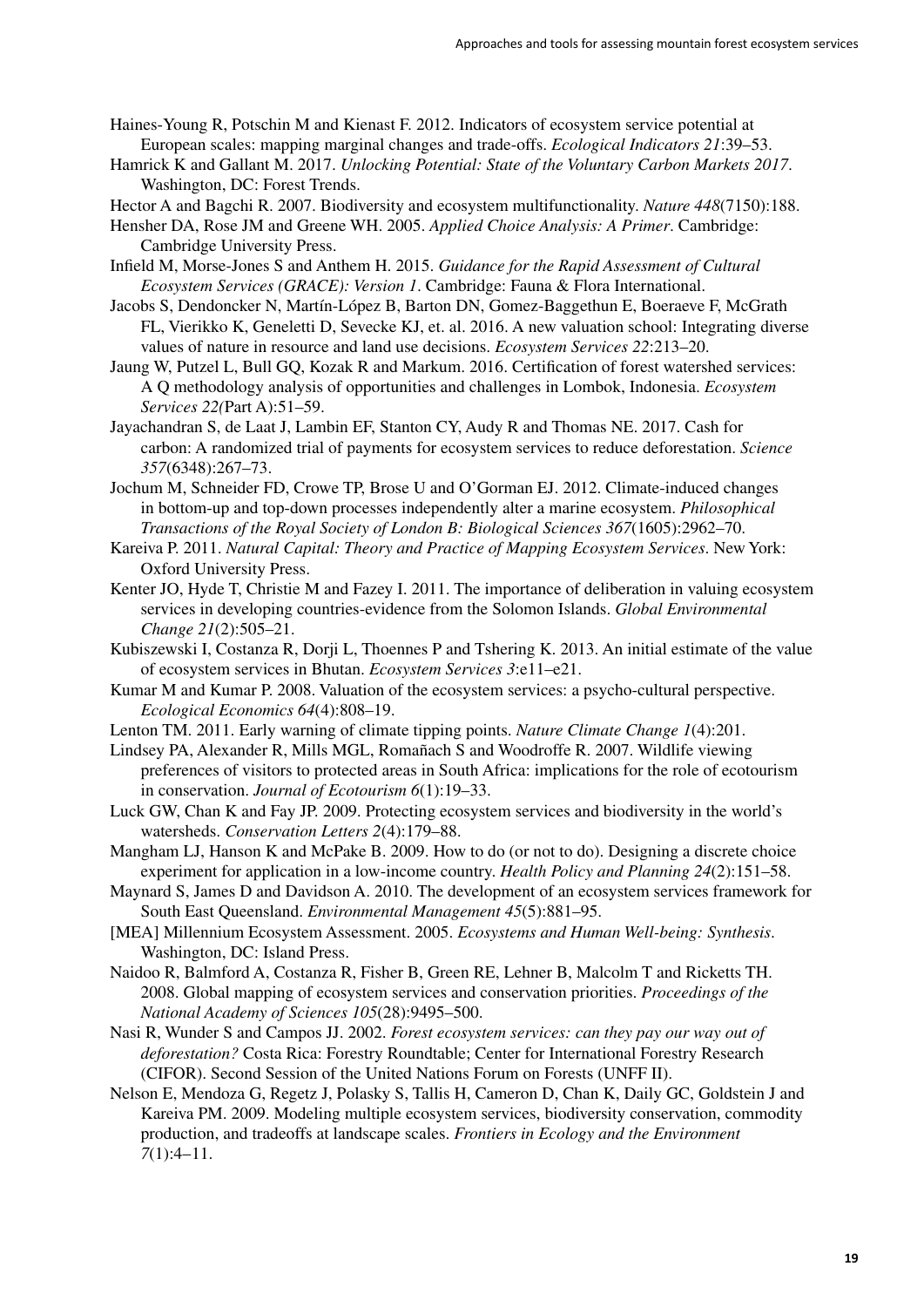- Paudyal K, Baral H, Bhandari S, Keenan RJ. 2018a. *Design considerations in supporting payments for ecosystem services from community-managed forests in Nepal*. Ecosystem Services, in press.
- Paudyal K, Baral H, Burkhard B, Bhandari SP, Keenan RJ. 2015. *Participatory assessment and mapping of ecosystem services in a data-poor region: Case study of community-managed forests in central Nepal*. Ecosystem Services 13, 81–92.
- Paudyal K, Baral H, Keenan RJ. 2018b. *Assessing social values of ecosystem services in the Phewa Lake Watershed, Nepal*. Forest Policy Economics, in press.
- Paudyal K, Baral H, Lowell K, Keenan RJ. 2017. *Ecosystem services from community-based forestry in Nepal: Realising local and global benefits.* Land Use Policy 63, 342–355.
- Peh KSH, Balmford A, Bradbury RB, Brown C, Butchart SH, Hughes FM, Stattersfield A, Thomas DH, Walpole M, Bayliss J and Gowing D. 2013. TESSA: A toolkit for rapid assessment of ecosystem services at sites of biodiversity conservation importance. *Ecosystem Services 5*:51–57.
- Penman J, Gytarsky M, Hiraishi T, Krug T, Kruger D, Pipatti R, Buendia L, Miwa K, Ngara T, Tanabe K and Wagner F. 2003. *Good practice guidance for land use, land-use change and forestry*. Geneva: Intergovernmental Panel on Climate Change.
- Plieninger T, Dijks S, Oteros-Rozas E and Bieling C. 2013. Assessing, mapping, and quantifying cultural ecosystem services at community level. *Land Use Policy 33*:118–29.
- Plummer ML. 2009. Assessing benefit transfer for the valuation of ecosystem services. *Frontiers in Ecology and the Environment 7*(1):38–45.
- Polasky S, Nelson E, Pennington D and Johnson KA. 2011. The impact of land-use change on ecosystem services, biodiversity and returns to landowners: A case study in the State of Minnesota. *Environmental and Resource Economics 48*(2):219–42.
- Price M, Gratzer G, Alemayehu Duguma L, Kohler T and Maselli D. 2011. *Mountain Forests in a Changing World: Realizing Values, Addressing Challenges*. Rome: The Food and Agriculture Organization of the United Nations (FAO)/The Mountain Partnership Secretariat (MPS) and The Swiss Agency for Development and Cooperation (SDC).
- Rai RK and Scarborough H. 2013. Economic value of mitigation of plant invaders in a subsistence economy: incorporating labour as a mode of payment. *Environment and Development Economics 18*(2):225–44.
- Ramankutty N, Foley JA, Norman J and McSweeney K. 2002. The global distribution of cultivable lands: current patterns and sensitivity to possible climate change. *Global Ecology and Biogeography 11*(5):377–92.
- Rosenberger RS and Loomis JB. 2003. Benefit transfer. *In* Champ PA, Boyle KJ and Brown TC, eds. *A Primer on Nonmarket Valuation.* New York: Springer Science+Business Media New York. 445–82.
- Scolozzi R and Geneletti D. 2012. Assessing habitat connectivity for land-use planning: a method integrating landscape graphs and Delphi survey. *Journal of Environmental Planning and Management 55*(6):813–30.
- Sears R, Phuntsho S and Baral H. 2017a. *Sloping lands in transition: Participatory research on landscape management for forest ecosystem service provision and adaptation to change in Bhutan [SLANT-Bhutan]*. Bogor, Indonesia: Center for International Forestry Research (CIFOR).
- Sears RR, Phuntsho S, Dorji T, Choden K, Norbu N and Baral H. 2017b. *Forest ecosystem services and the pillars of Bhutan's Gross National Happiness*. Bogor, Indonesia: Center for International Forestry Research (CIFOR).
- Sharma SK, Deml K, Dangal S, Rana E and Madigan S. 2015. REDD+ framework with integrated measurement, reporting and verification system for Community Based Forest Management Systems (CBFMS) in Nepal. *Current Opinion in Environmental Sustainability 14*:17–27.
- Shelton D, Cork S, Binning C, Parry R, Hairsine P, Vertessy R and Stauffacher M. 2001. *Application of an ecosystem services inventory approach to the Goulburn Broken Catchment.* Paper presented at the Third Australian Stream Management Conference, 27–29 August 2001. Rutherford.
- Sherrouse BC, Clement JM and Semmens DJ. 2011. A GIS application for assessing, mapping, and quantifying the social values of ecosystem services. *Applied Geography 31*(2):748–60.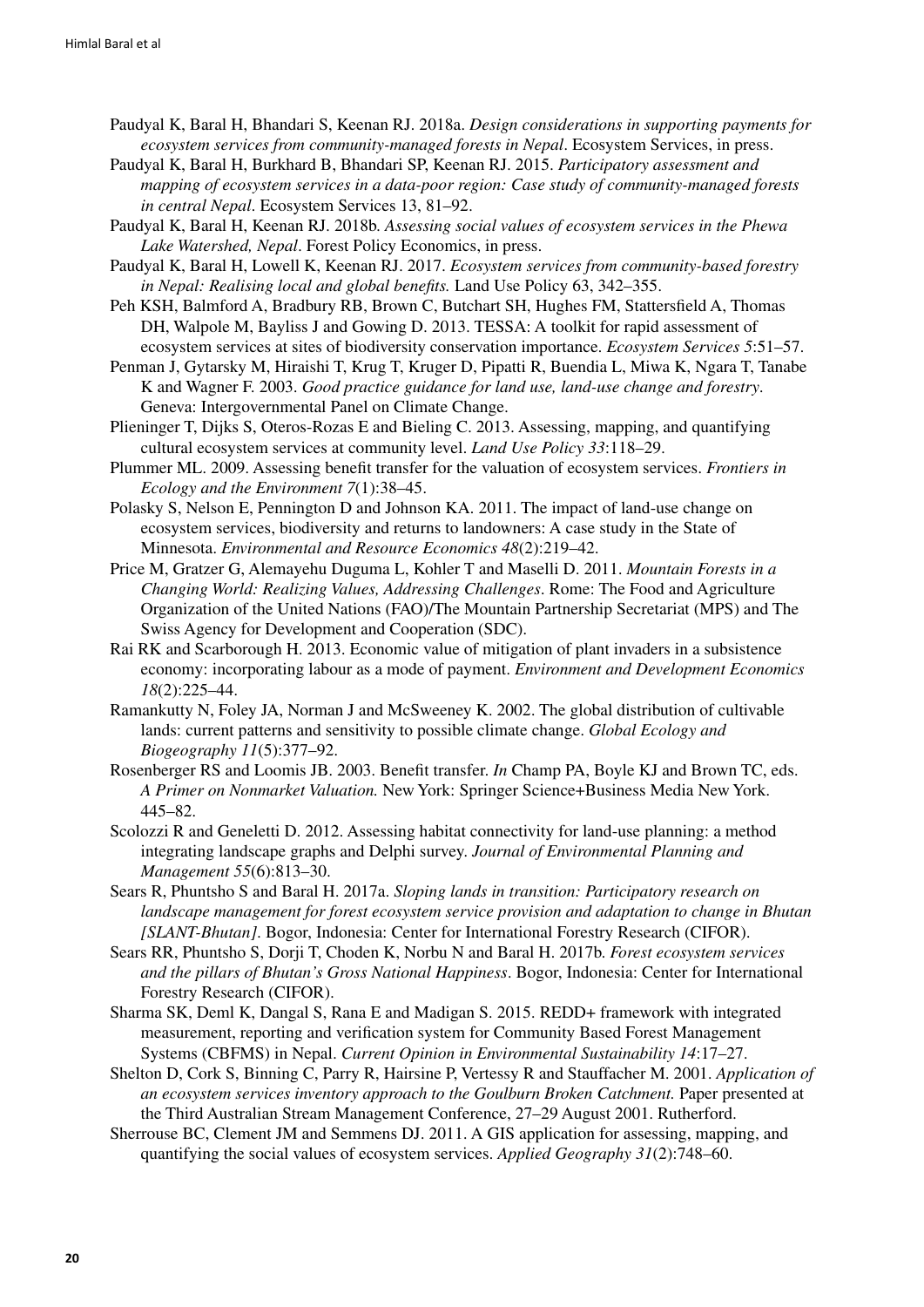- [TEEB] The Economics of Ecosystems and Biodiversity. 2009. *TEEB for National and International Policy Makers. Summary: Responding to the Value of Nature*. Geneva: The United Nations Environment Programme.
- [TEEB] The Economics of Ecosystems and Biodiversity. 2010a. *The Economics of Ecosystems and Biodiversity: Ecological and Economic Foundations*. London and Washington, DC: Earthscan.
- [TEEB] The Economics of Ecosystems and Biodiversity. 2010b. *Mainstreaming the Economics of Nature: A Synthesis of the Approach, Conclusions and Recommendations of TEEB*. Geneva: TEEB.
- [TEEB Bhutan] The Economics of Ecosystems and Biodiversity Bhutan. n.d. Bhutan: Integrating the Value of Ecosystems & Biodiversity in Hydropower Development Strategies. Accessed 19 September 2017. http://www.teebweb.org/areas-of-work/teeb-country-studies/bhutan/

Train K. 2009. *Discrete Choice Methods with Simulation*. Cambridge: Cambridge University Press.

- van Riper CJ and Kyle GT. 2014. Capturing multiple values of ecosystem services shaped by environmental worldviews: a spatial analysis. *Journal of Environmental Management 145*:374–384.
- van Riper CJ, Kyle GT, Sutton SG, Barnes M and Sherrouse BC. 2012. Mapping outdoor recreationists' perceived social values for ecosystem services at Hinchinbrook Island National Park, Australia. *Applied Geography 35*(1):164–73.
- Vihervaara P, Kumpula T, Tanskanen A and Burkhard B. 2010. Ecosystem services–A tool for sustainable management of human–environment systems. Case study Finnish Forest Lapland. *Ecological Complexity 7*(3):410–20.
- Vihervaara P, Kumpula T, Ruokolainen A, Tanskanen A and Burkhard B. 2012. The use of detailed biotope data for linking biodiversity with ecosystem services in Finland. *International Journal of Biodiversity Science, Ecosystem Services & Management 8*(1–2):169–85.
- Villa F, Bagstad K, Johnson G and Voigt B. 2011. Scientific instruments for climate change adaptation: estimating and optimizing the efficiency of ecosystem service provision. *Economía Agraria y Recursos Naturales – Agricultural and Resource Economics 11*(1):83–98.
- Villa F, Bagstad KJ, Voigt B, Johnson GW, Portela R, Honzák M and Batker D. 2014. A methodology for adaptable and robust ecosystem services assessment. *PloS One 9*(3):e91001.
- Wallace KJ. 2007. Classification of ecosystem services: problems and solutions. *Biological Conservation 139*(3):235–46.
- Wallace K. 2008. Ecosystem services: Multiple classifications or confusion? *Biological Conservation 141*(2):353–54.
- Watts S and Stenner P. 2012. *Doing Q Methodological Research: Theory, Method & Interpretation*. London: Sage.
- Whittington D and Pagiola S. 2012. Using contingent valuation in the design of payments for environmental services mechanisms: a review and assessment. *The World Bank Research Observer 27*(2):261–87.
- Wilson KA, Meijaard E, Drummond S, Grantham HS, Boitani L, Catullo G, Christie L, Dennis R, Dutton I, Falcucci A, et. al. 2010. Conserving biodiversity in production landscapes. *Ecological Applications 20*(6):1721–32.
- Wunder S. 2005. *Payments for Environmental Services; Some Nuts and Bolts*. Bogor, Indonesia: CIFOR.
- Wunder S. 2015. Revisiting the concept of payments for environmental services. *Ecological Economics 117*:234–43.
- Xie G, Li, W, Xiao Y, Zhang B, Lu C, An K, Wang J, Xu K and Wang J. 2010. Forest ecosystem services and their values in Beijing. *Chinese Geographical Science 20*(1):51–58.
- Zak MR, Cabido M, Cáceres D and Díaz S. 2008. What drives accelerated land cover change in central Argentina? Synergistic consequences of climatic, socioeconomic, and technological factors. *Environmental Management 42*(2):181–89.
- Zarandian A, Baral H, Yavari AR, Jafari HR, Stork NE, Ling MA and Amirnejad H. 2016. Anthropogenic decline of ecosystem services threatens the integrity of the unique Hyrcanian (Caspian) forests in Northern Iran. *Forests 7*(3):51.